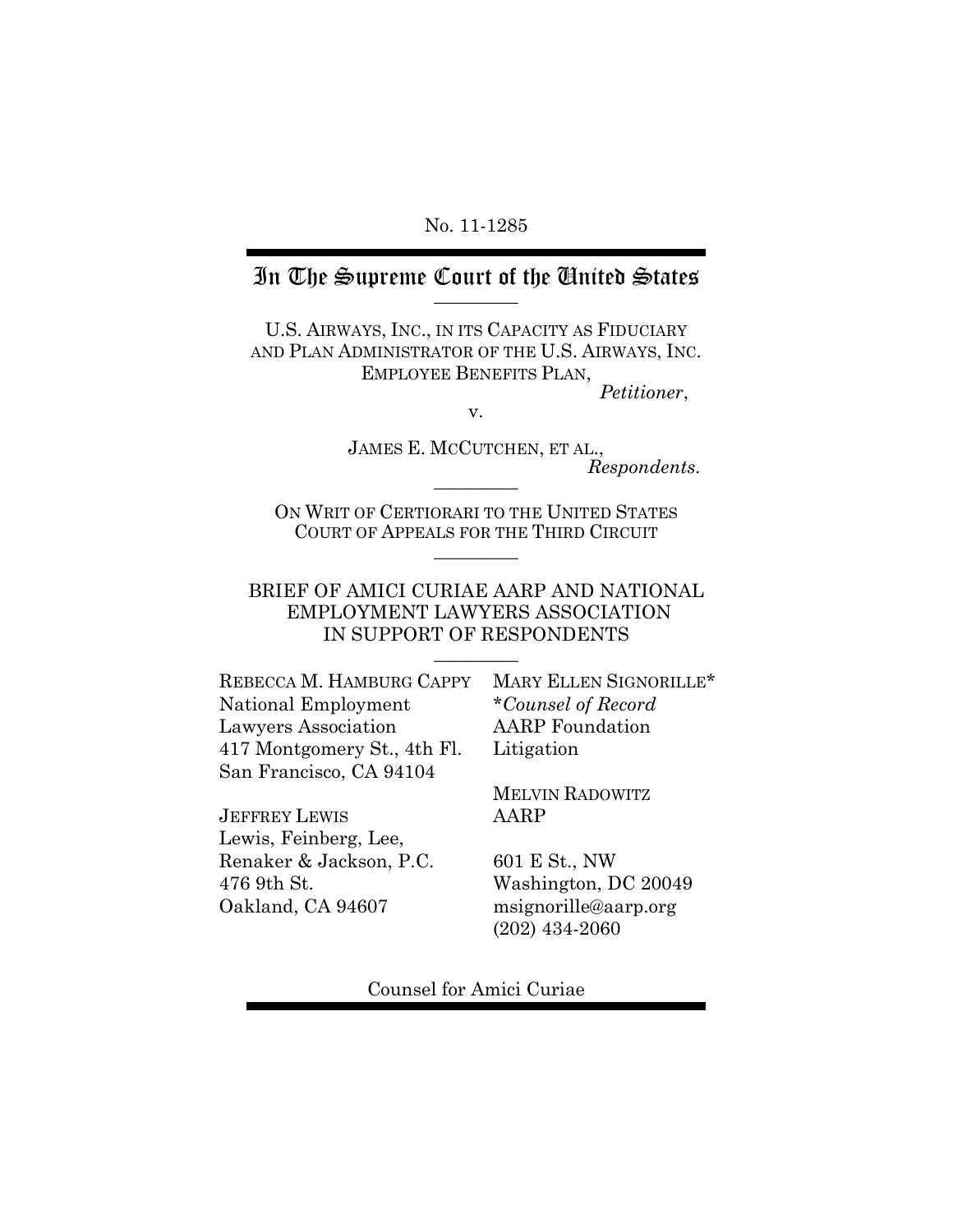# **TABLE OF CONTENTS**

|                | INTERESTS OF AMICI CURIAE1                                                                                                                                                                                                                                                                                                                 |
|----------------|--------------------------------------------------------------------------------------------------------------------------------------------------------------------------------------------------------------------------------------------------------------------------------------------------------------------------------------------|
|                |                                                                                                                                                                                                                                                                                                                                            |
|                |                                                                                                                                                                                                                                                                                                                                            |
| $\mathbf{I}$ . | PETITIONER'S AMICI'S<br>ARGUMENT THAT THE "SKY IS<br>FALLING" IS HYPERBOLIC AND<br>UNPERSUASIVE4                                                                                                                                                                                                                                           |
| II.            | THE INSIGNIFICANCE<br>OF REIMBURSEMENT<br>RECOVERIES IN THE<br>RATE SETTING PROCESS<br>CONTRADICTS THE ARGUMENT<br>THAT FULL REIMBURSEMENT IS<br>VITAL TO PLAN STABILITY 7<br>Petitioner's Amici's Failure To<br>$A_{\cdot}$<br>Provide Any Recent And<br>Complete Evidence Of The<br>Amounts Of Reimbursement<br>Recoveries Suggests That |

They Are Inconsequential...........7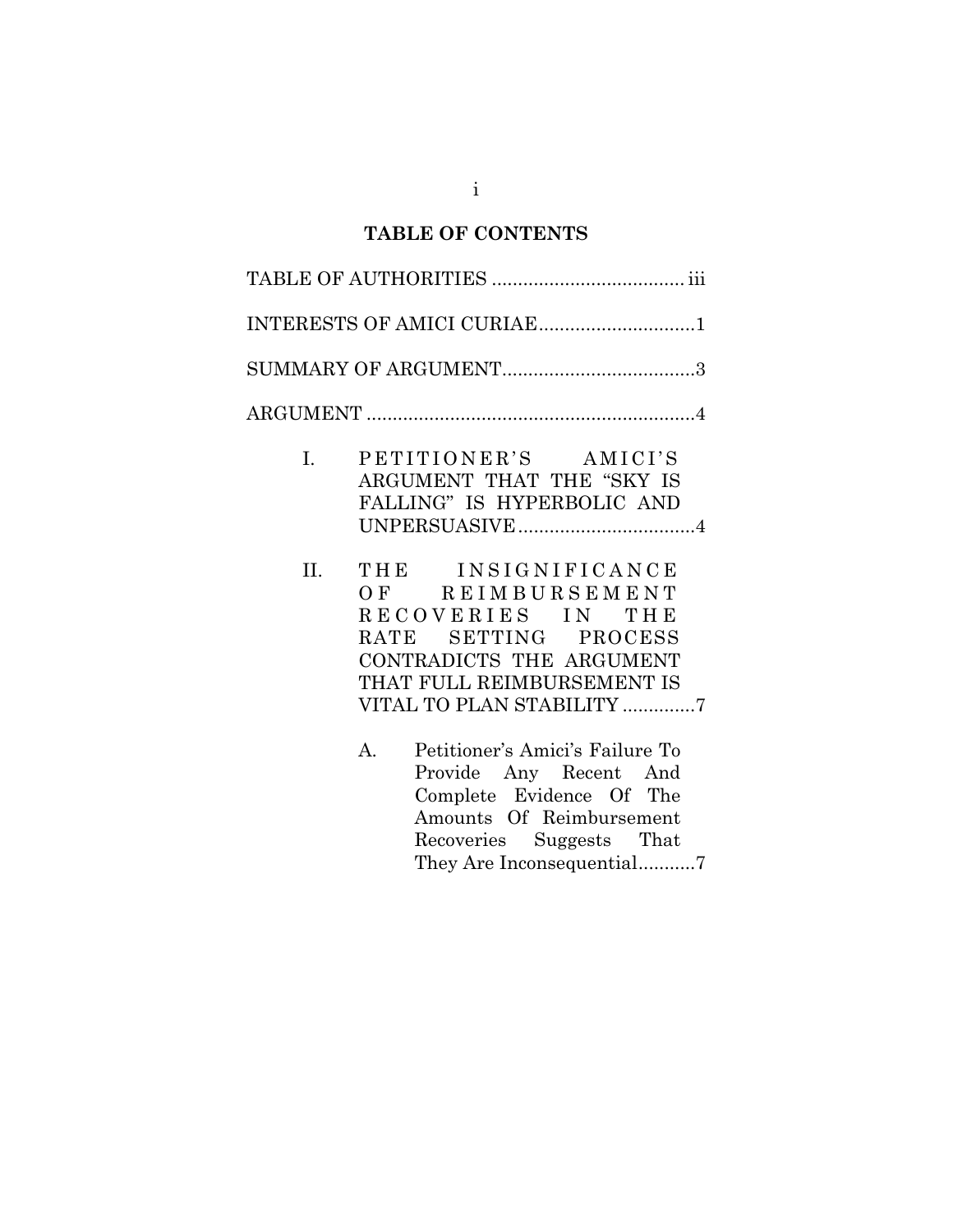| В. | Amounts Recovered Through<br>Reimbursements Are So                                                                                                                    |
|----|-----------------------------------------------------------------------------------------------------------------------------------------------------------------------|
|    | Insignificant That Actuaries                                                                                                                                          |
|    | Do Not Afford Them Their                                                                                                                                              |
|    | Own Category In Rate                                                                                                                                                  |
|    |                                                                                                                                                                       |
| C. | Rising Health Care Costs Are<br>A Serious Concern, But No<br>One Has Suggested That<br>Increasing Reimbursement<br>Recoveries Will Have Any<br>Effect On This Trend12 |
| D. | The Plan's Argument Here Is<br>Contrary To Common Sense<br>And The Self-Interest Of<br>Plans More Broadly 14                                                          |
|    |                                                                                                                                                                       |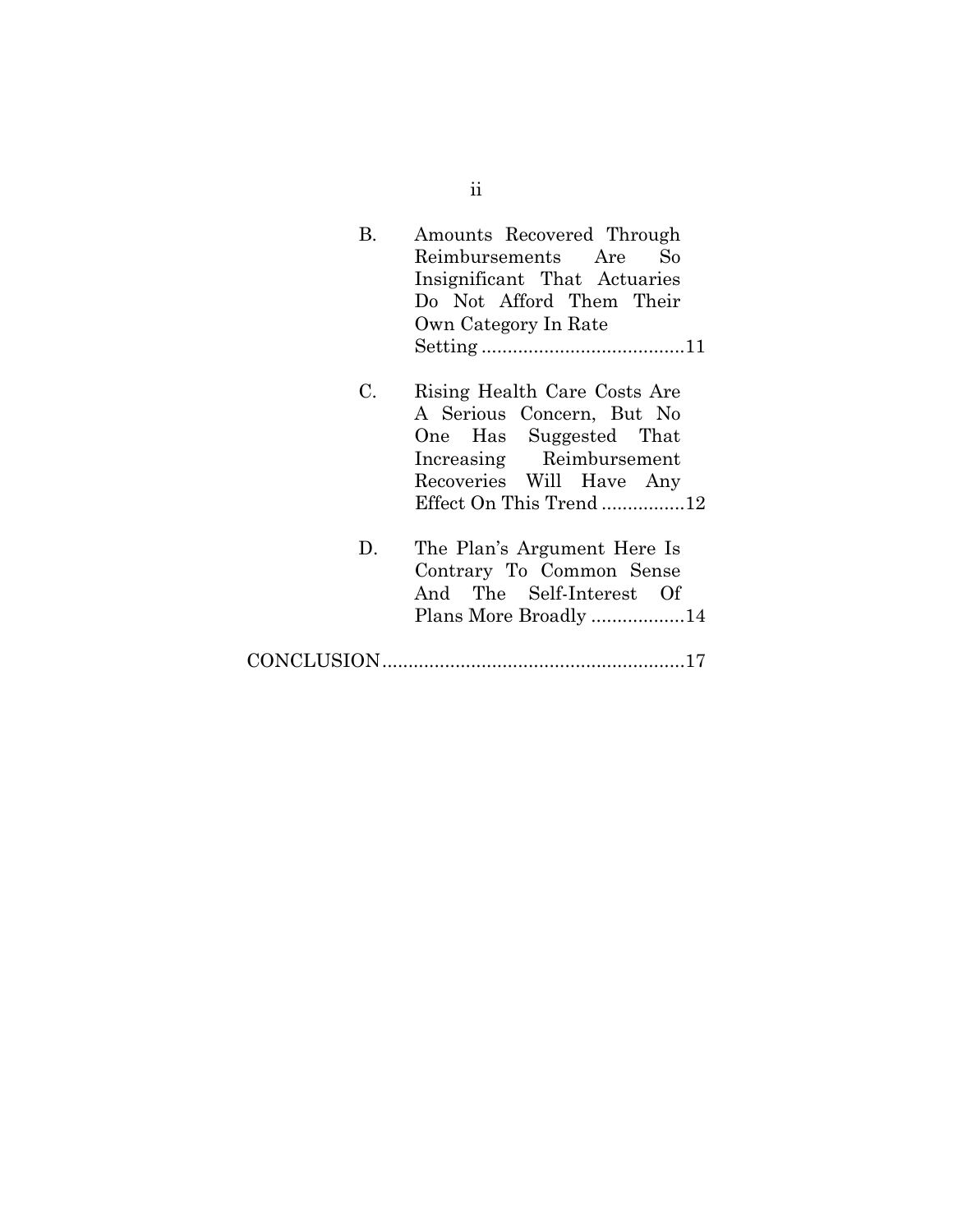# **TABLE OF AUTHORITIES**

# **CASES**

| Admin. Comm. of the Wal-Mart Stores, Inc. Assocs.'<br>Health & Welfare Plan v. Shank, |
|---------------------------------------------------------------------------------------|
| Blackburn v. Sundstrand Corp.,                                                        |
| CIGNA Corp. v. Amara,                                                                 |
| Firestone Tire & Rubber Co. v. Bruch,                                                 |
| FMC Corp. v. Holliday,                                                                |
| Great-West Life & Annuity Ins. Co. v. Knudson,                                        |
| Kenseth v. Dean Health Plan, Inc.,                                                    |
| LaRue v. DeWolff, Boberg & Assoc. Inc.,                                               |
| Mertens v. Hewitt Assocs.,                                                            |
| Metro. Life Ins. Co. v. Glenn,                                                        |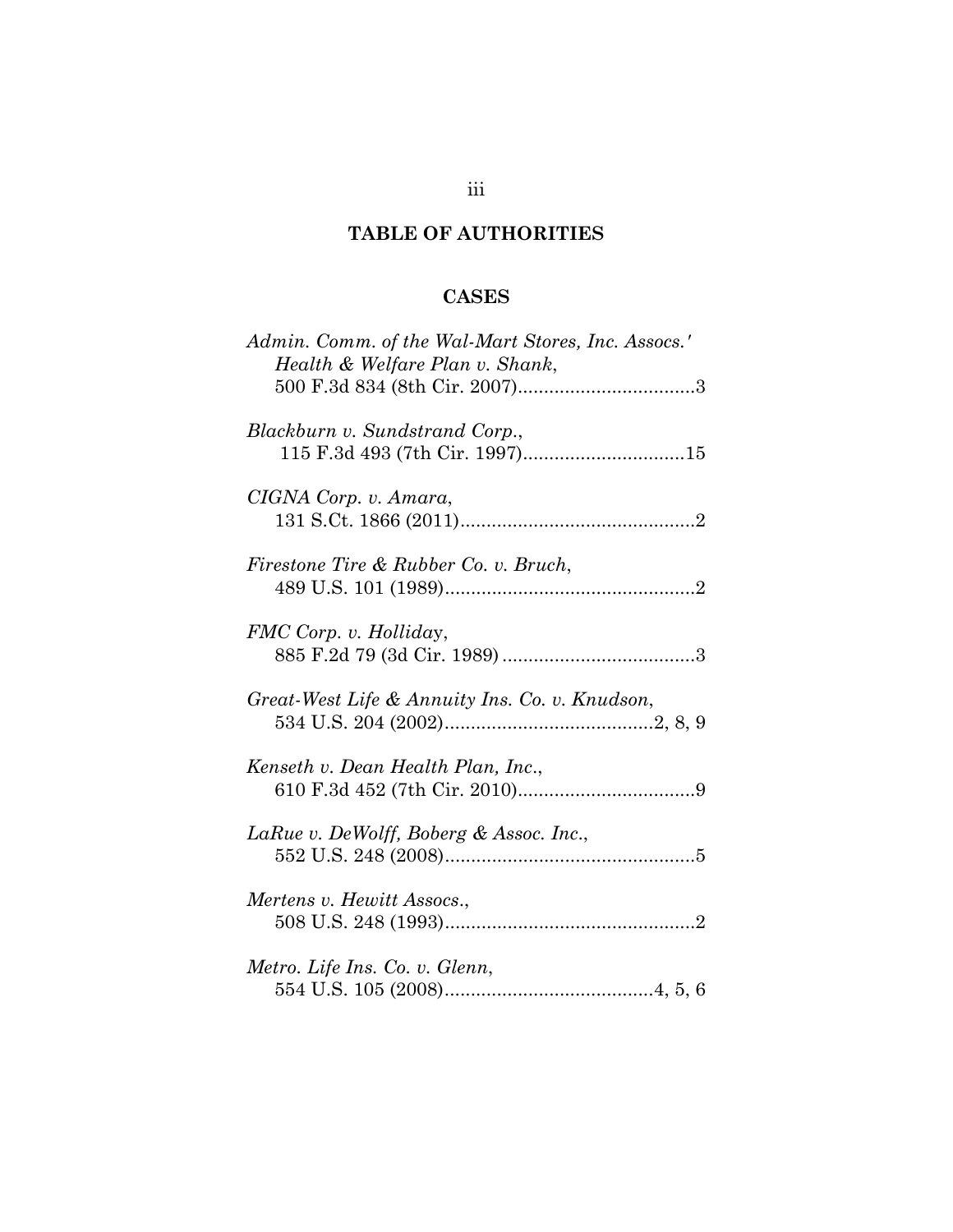| Mid Atl. Med. Servs., LLC v. Sereboff,                          |
|-----------------------------------------------------------------|
| Sereboff v. Mid Atl. Med. Servs., Inc.,                         |
| Trustees of the AFTRA Health Fund v. Biondi,                    |
| U.S. Airways, Inc. v. McCutchen,<br>2010 U.S. Dist. LEXIS 89377 |
| U.S. Airways, Inc. v. McCutchen, No. 11-1285                    |
| Varity Corp. v. Howe,                                           |

# **STATUTES, RULES AND REGULATIONS**

| Employee Retirement Income Security Act of 1974 |  |
|-------------------------------------------------|--|
|                                                 |  |
|                                                 |  |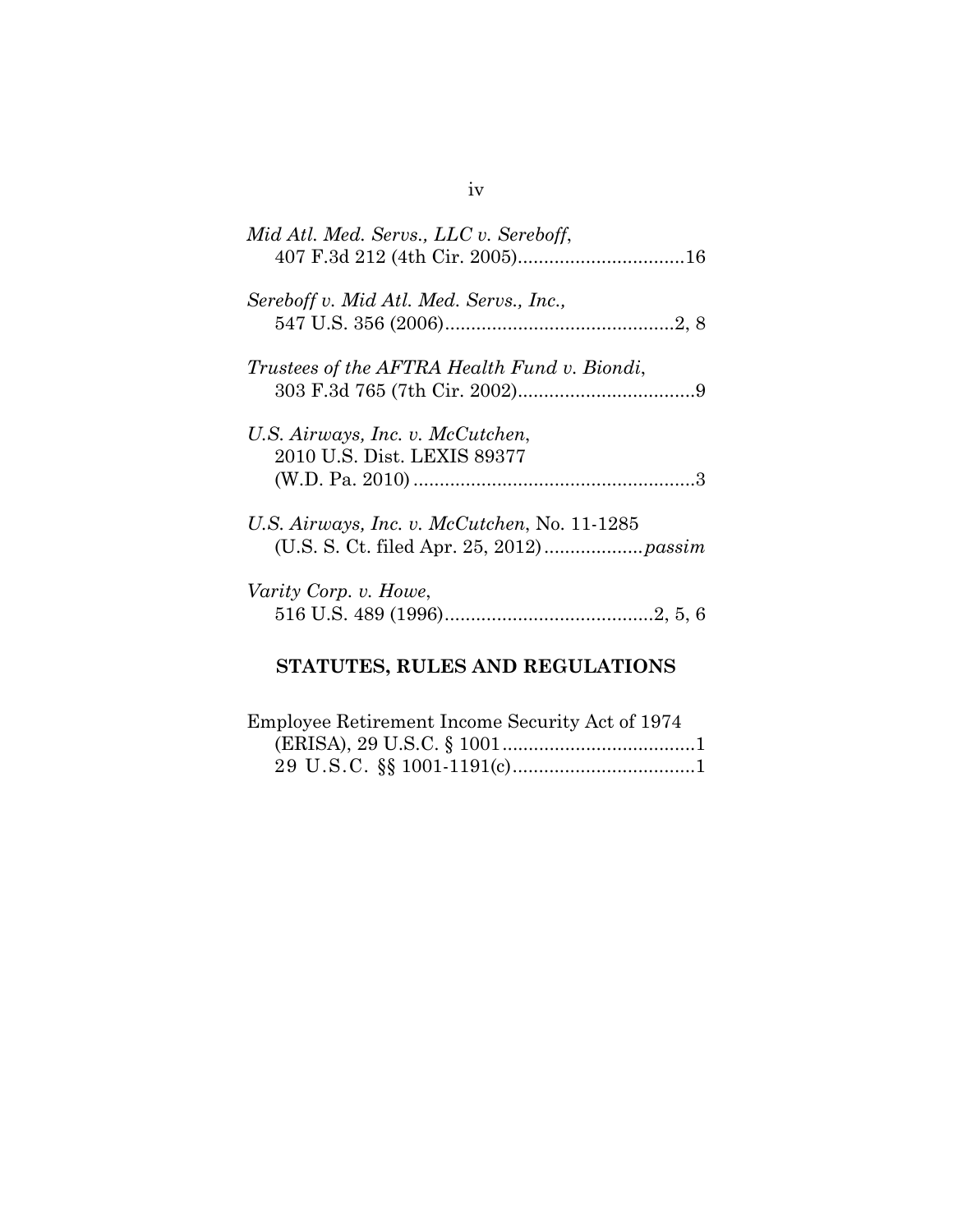## **MISCELLANEOUS**

| AHIP Coverage, How Are Health Insurance          |  |  |  |  |
|--------------------------------------------------|--|--|--|--|
| Premiums Determined (Sept. 8, 2010),             |  |  |  |  |
| http://www.ahipcoverage.com/wp-content/          |  |  |  |  |
| uploads/2010/09/The-Hay-Group-How-               |  |  |  |  |
| Health-Insurance-Premiums-Are-                   |  |  |  |  |
|                                                  |  |  |  |  |
|                                                  |  |  |  |  |
| Barents Group, Impacts of Four Legislative       |  |  |  |  |
| Provisions on Managed Care Consumers:            |  |  |  |  |
|                                                  |  |  |  |  |
|                                                  |  |  |  |  |
| Robert A. Berenson, Paul B. Ginsburg, Jon B.     |  |  |  |  |
| Christianson & Tracy Yee, The Growing            |  |  |  |  |
| Power Of Some Providers To Win Steep             |  |  |  |  |
| Payment Increases From Insurers Suggests         |  |  |  |  |
| Policy Remedies May Be Needed, 31 Health         |  |  |  |  |
| Aff. No. 5 (May 2012), available at              |  |  |  |  |
| http://content.healthaffairs.org/content         |  |  |  |  |
| /31/5/973.full?keytype=ref&siteid=he             |  |  |  |  |
| althaff&ijkey=%2F16n5xjmN850613                  |  |  |  |  |
|                                                  |  |  |  |  |
| Bipartisan Policy Ctr., What is Driving U.S.     |  |  |  |  |
| Care Spending? America's<br>Health               |  |  |  |  |
| Unsustainable Health Care Cost Growth            |  |  |  |  |
| $(2012)$ , <i>available at</i> http://bipartisan |  |  |  |  |
| policy.org/sites/default/files/BPC%20Hea         |  |  |  |  |
| lth%20Care%20Cost%20Drivers%20Brief%             |  |  |  |  |
|                                                  |  |  |  |  |

v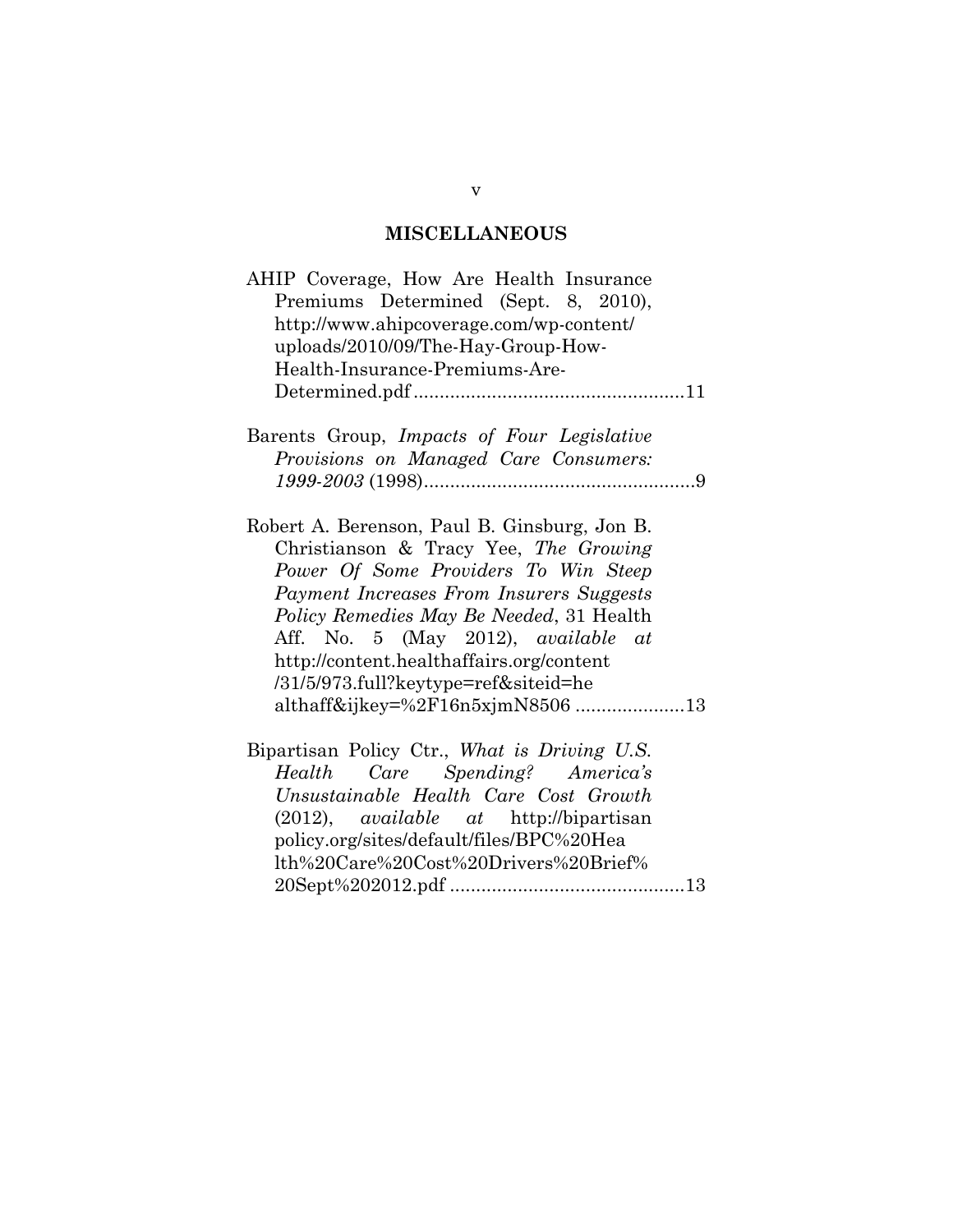| Brief for America's Health Insurance Plans et<br>al. as Amici Curiae Supporting Petitioner,<br>Metro. Life Ins. Co. v. Glenn, 554 U.S. 105<br>(2008), 2008 U.S. S. Ct. Briefs Lexis 290 |  |
|-----------------------------------------------------------------------------------------------------------------------------------------------------------------------------------------|--|
| Brief for America's Health Ins. Plans, Inc. et<br>as Amici Curiae Supporting<br>al.<br>Respondent, Sereboff v. Mid Atl. Med.<br>Servs., Inc., 547 U.S. 356 (2006) (No. 05-              |  |
| Brief for Blue Cross Blue Shield Ass'n et al. as<br>Amici Curiae Supporting Petitioner, U.S.<br>Airways, Inc. v. McCutchen, No. 11-1285                                                 |  |
| Brief for Central States as Amicus Curiae<br>Supporting Petitioner, U.S. Airways, Inc. v.<br>$McCutchen$ , No. 11-1285 (U.S. Sept. 5,                                                   |  |
| Brief for Chamber of Commerce as Amicus<br>Curiae Supporting Petitioners, Varity<br>Corp. v. Howe, 516 U.S. 489 (1996) (No. 94-<br>1471), 1995 U.S. S. Ct. Briefs Lexis 347             |  |
| Brief for Petitioner, Metro. Life Ins. Co. v.<br>Glenn, 554 U.S. 105 (2008) (No. 06-856),<br>2008 U.S. S. Ct. Briefs Lexis 258 (Feb. 25,                                                |  |

vi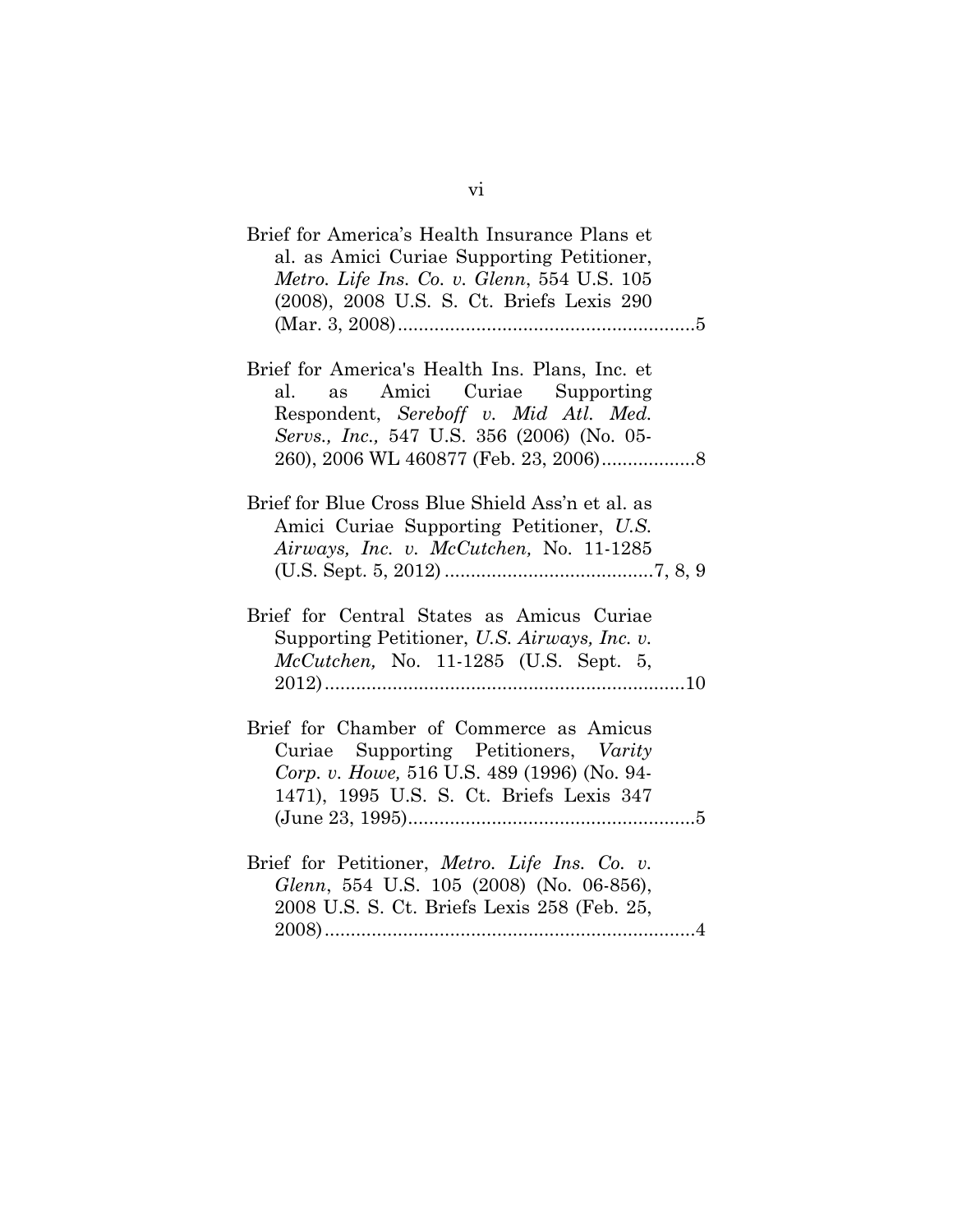| Brief for Respondent, U.S. Airways, Inc. v.<br><i>McCutchen, No.</i> 11-1285 (June 5, 2012) 16                                                                                                                                                                                                                       |
|----------------------------------------------------------------------------------------------------------------------------------------------------------------------------------------------------------------------------------------------------------------------------------------------------------------------|
| Brief for The ERISA Industry Committee as<br>Amicus Curiae Supporting Respondents,<br>LaRue v. DeWolff, Boberg & Assoc. Inc.,<br>552 U.S. 248 (2008) (No. 06-856), 2007 U.S.                                                                                                                                         |
| Bureau of Labor Statistics, U.S. Dep't of<br>Labor, Occupational Outlook Handbook,<br>2012-13 Edition, Actuaries, available at<br>http://www.bls.gov/ooh/math/actuaries.htm11                                                                                                                                        |
| Central States Funds, About Central States<br><i>Funds</i> , https://www.centralstatesfunds.org/                                                                                                                                                                                                                     |
| Dustin Chambers, What is Driving Rising<br>Healthcare Costs?, The American (May 18,<br>2009), <i>available at</i> http://www.american<br>.com/archive/2009/may-2009/what-is-                                                                                                                                         |
| Comm. on the Learning Health Care System<br>in America, Best Care at Lower Cost: The<br>Path to Continuously Learning Health Care<br>in America (Mark Smith et al. eds., 2012),<br><i>available at http://iom.edu/Reports/2012/</i><br>Best-Care-at-Lower-Cost-The-Path-to-Con<br>tinuously-Learning-Health-Care-in- |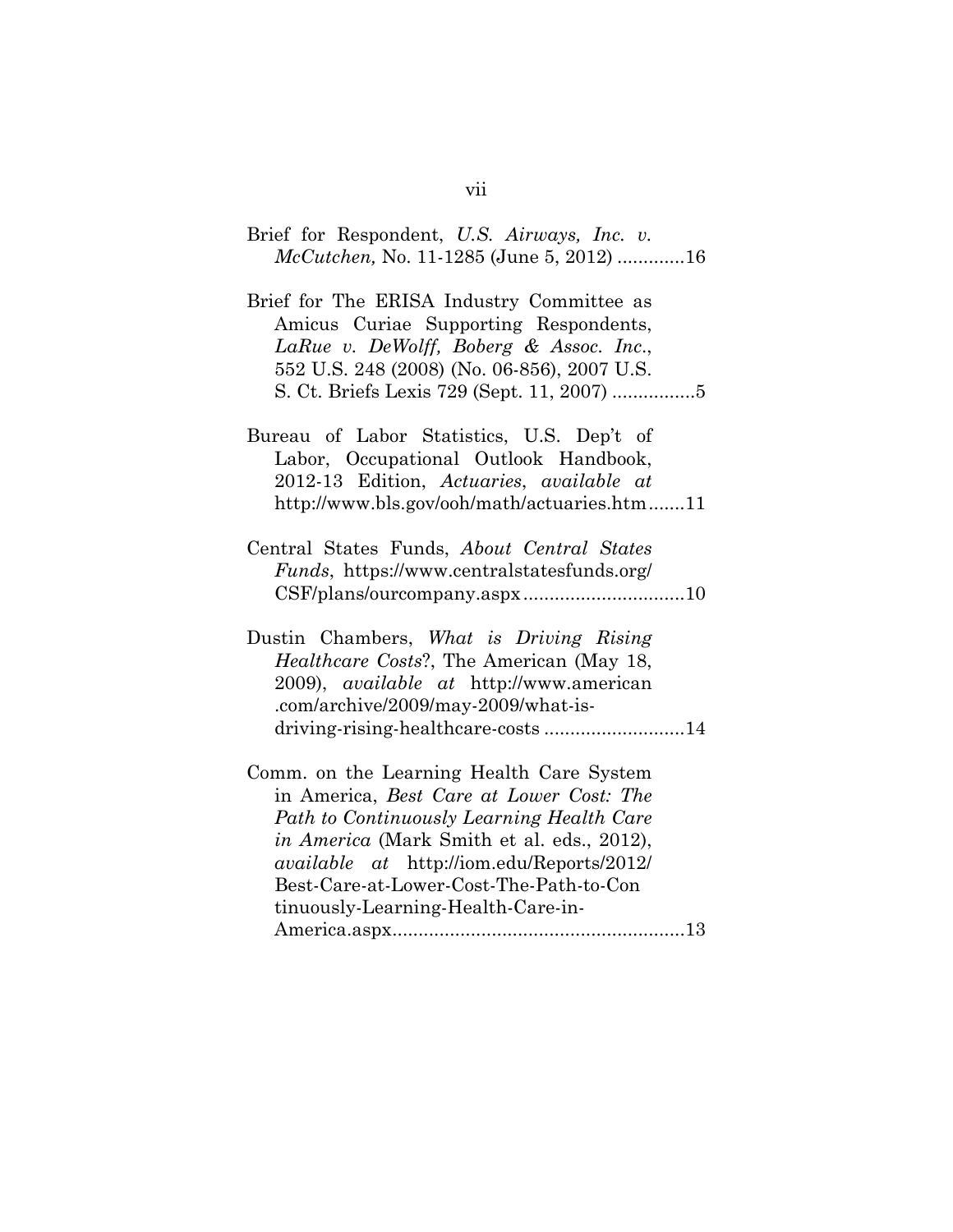| Jason Fodeman, M.D. & Robert A. Book,<br>Ph.D., "Bending the Curve": What Really<br>Drives Health Care Spending (Feb. 17,<br>2010), <i>available</i> at http://www.heritage<br>.org/research/reports/2010/02/bending-the-<br>curve-what-really-drives-health-care-spen |  |
|------------------------------------------------------------------------------------------------------------------------------------------------------------------------------------------------------------------------------------------------------------------------|--|
|                                                                                                                                                                                                                                                                        |  |
| Healthcare Recoveries, Inc., Form 10-K, for                                                                                                                                                                                                                            |  |
| the fiscal year ended Dec. 31, 2000, http://                                                                                                                                                                                                                           |  |
| www.sec.gov/Archives/edgar/data/858629/                                                                                                                                                                                                                                |  |
| 000095014401004044/g67733e10-k405.txt10                                                                                                                                                                                                                                |  |
| Healthcare, U.S. Chamber of<br><i>Issues:</i><br>Commerce, http://www.uschamber.com/iss<br>ues/health/health-care-archives12                                                                                                                                           |  |
| Kaiser Family Found., What is driving health<br>care spending?, U.S. Health Care Costs,<br>Background Brief, http://www.kaiseredu.<br>org/Issue-Modules/US-Health-Care-Costs/<br>Background-Brief.aspx, What is driving                                                |  |
| Kaiser Family Found. & Health Research &<br>Educ. Trust, <i>Employer Health Benefits:</i><br>2012 Annual Survey (2012), available at                                                                                                                                   |  |
| http://ehbs.kff.org/pdf /2012/8345.pdf 16                                                                                                                                                                                                                              |  |

## viii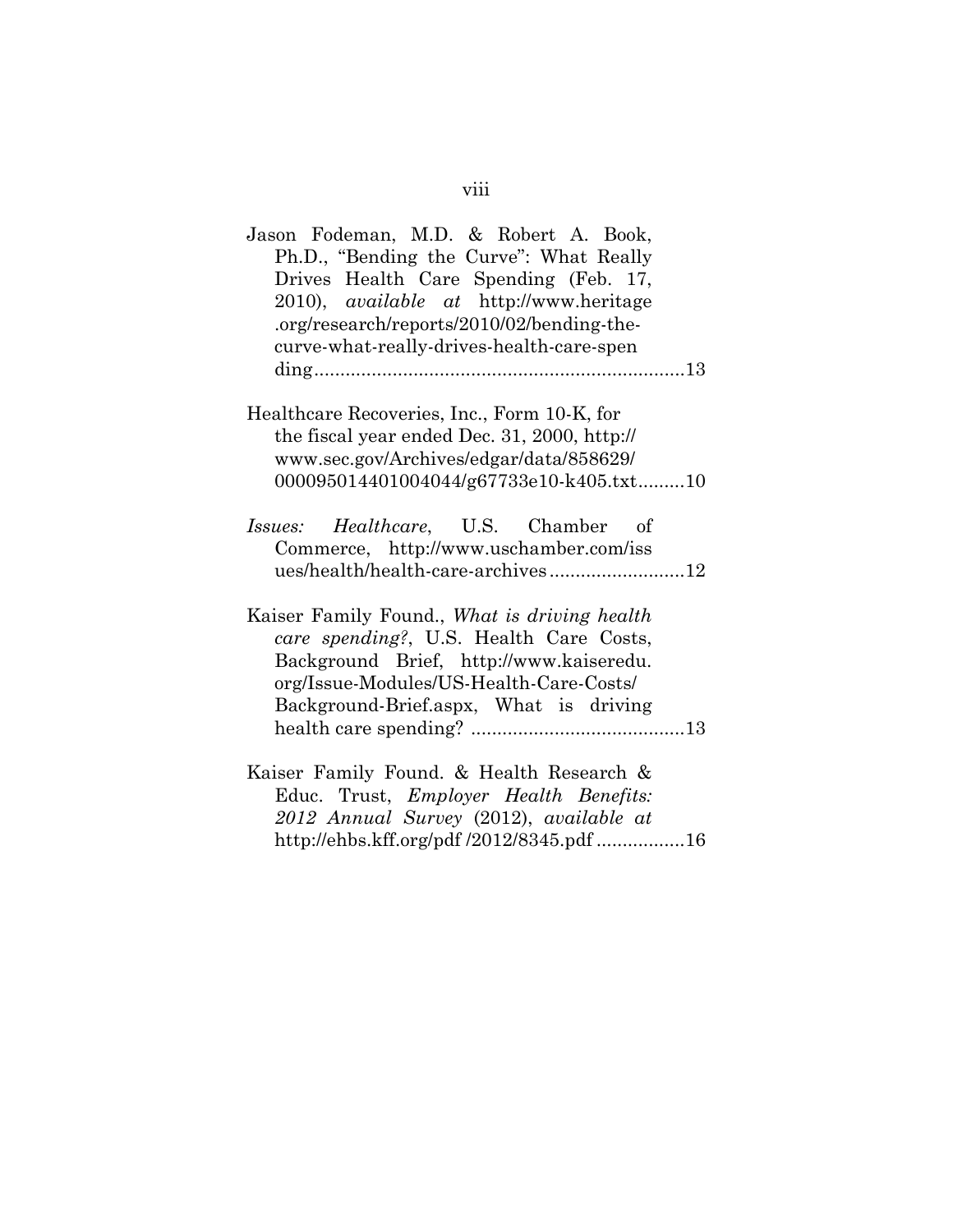| Motion of the Am. Ass'n of Health Plans et al. |
|------------------------------------------------|
| For Leave to File a Brief as Amici Curiae      |
| and Brief as Amici Curiae Supporting           |
| Petitioners, Great-West Life & Annuity Ins.    |
| Co. v. Knudson, 534 U.S. 204 (2002) (No.       |
| 99-1786), 2001 WL 487681 (May 2, 2001) 8, 9    |

|  |  |  | Mark Newsom & Bernadette Fernandez,        |  |
|--|--|--|--------------------------------------------|--|
|  |  |  | Cong. Research Serv. R41588, Private       |  |
|  |  |  | Health Insurance Premiums and Rate         |  |
|  |  |  | Reviews (2011), available at http://assets |  |
|  |  |  | .opencrs.com/rpts/R41588_20110111.pdf7, 11 |  |

| Politico Pro, AHIP's Ignagni Addresses Drivers |  |
|------------------------------------------------|--|
| of Health Care Costs (Oct. 10, 2012),          |  |
| http://www.ahipcoverage.com/2012/10/10/p       |  |
| olitico-pro-ahips-ignagni-addresses-drivers-   |  |
|                                                |  |

|  | Sedgwick Claims Management Services,            |  |
|--|-------------------------------------------------|--|
|  | Central Subrogation (2012), <i>available at</i> |  |
|  | https://www.sedgwickcms.com/services/           |  |
|  |                                                 |  |

| United Health Grp., Why Are Health Care  |  |
|------------------------------------------|--|
| Costs Rising? (March 2010), available at |  |
| http://www.unitedhealthgroup.com/hrm/    |  |
|                                          |  |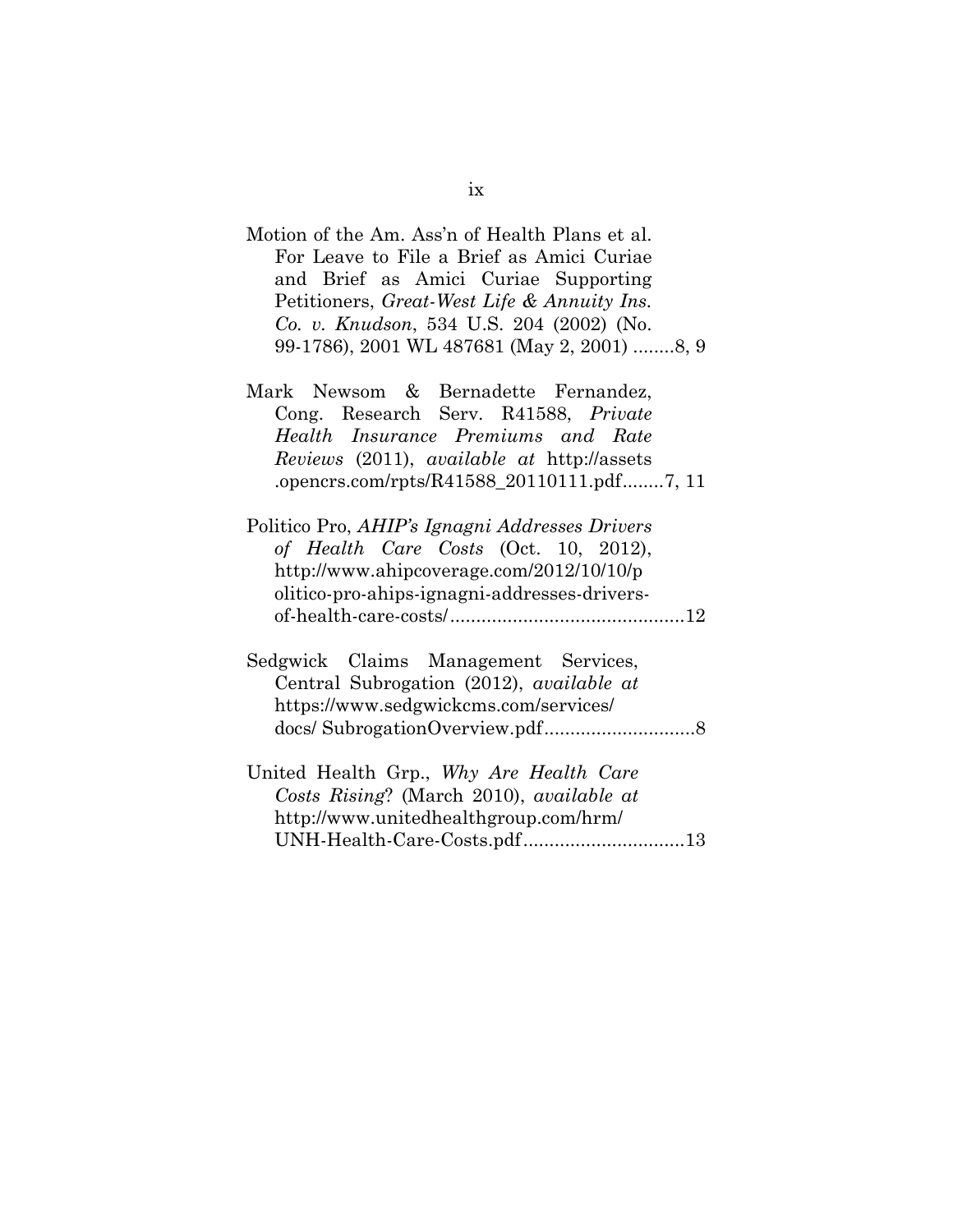#### **INTERESTS OF AMICI CURIAE**<sup>1</sup>

 AARP is a non-partisan, non-profit organization dedicated to representing the needs and interests of people age fifty and older. Nearly onethird of AARP's members are currently employed with many working for employers which provide pension and health plans covered by the Employee Retirement Income Security Act (ERISA) of 1974, 29 U.S.C. § 1001. Many other members are retired and receiving or have received retirement benefits from those employers.

 One of AARP's primary objectives is to foster the economic security of individuals as they age by attempting to ensure the availability, security, equity, and adequacy of public and private pension, health, disability, and other employee benefits through educational and advocacy efforts. Participants in private, employer-sponsored employee benefit plans rely on ERISA to protect their rights under those plans. *See* Title I – Protection of Employee Benefit Rights, 29 U.S.C. §§ 1001-1191(c).In particular, ERISA's

<sup>1</sup> Pursuant to Supreme Court Rule 37, counsel of record received notice timely notice of the intent to file this brief and, on behalf of the parties, have consented to the filing of this brief. No counsel for a party authored this brief, in whole or in part; and no counsel or party made a monetary contribution intended to fund the preparation or submission of this brief. No party other than amicus or its counsel made a monetary contribution to its preparation or submission. Letters from the parties consenting to the filing of amicus briefs have been filed with the Clerk of the Court.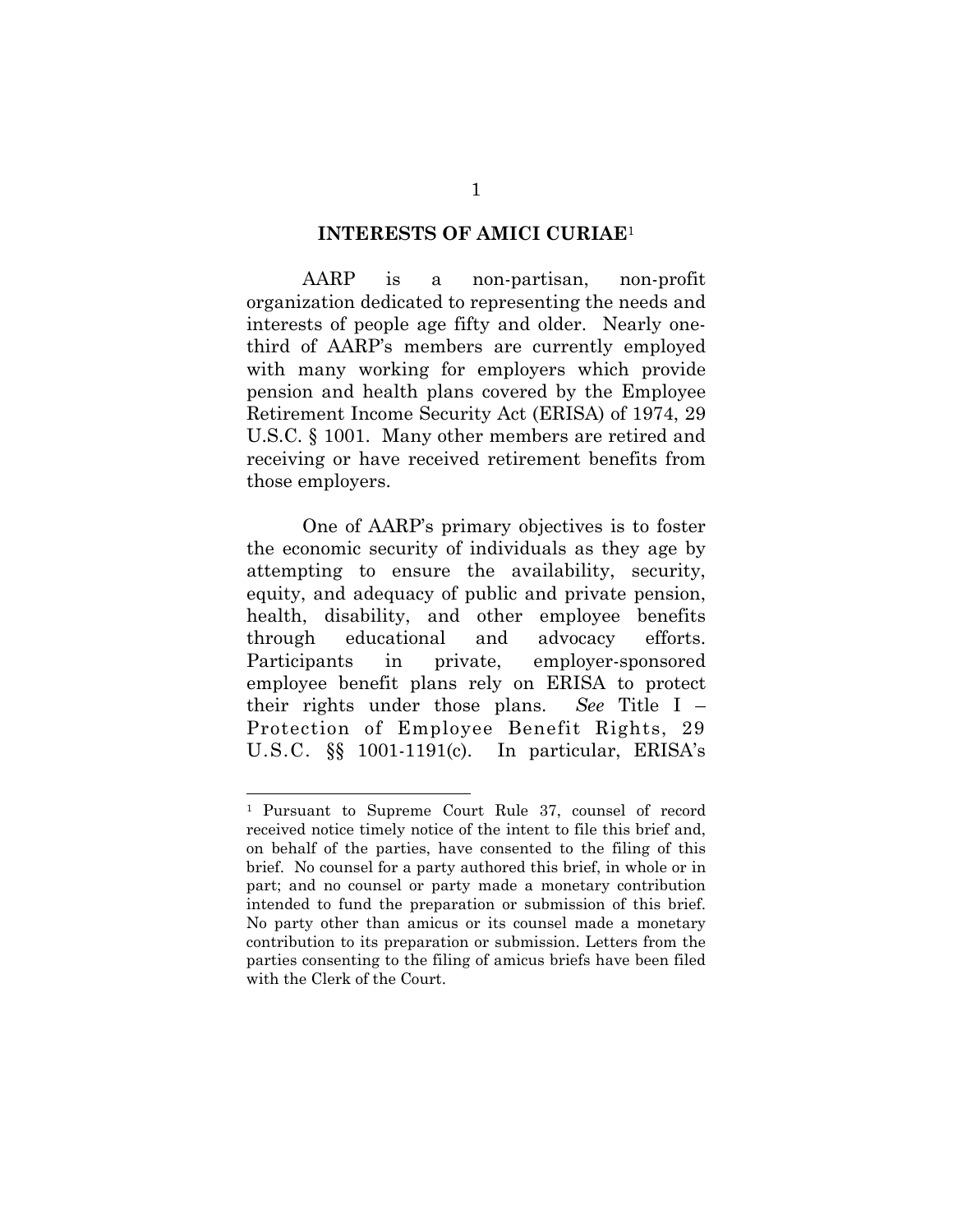protections, and plan participants' opportunities to enforce the statute's protections, are of vital concern to workers of all ages and to retirees, since the quality of their lives depends heavily on their eligibility for and the amount of their retirement and welfare benefits. Indeed, since ERISA has been enacted, the Court has granted certiorari on numerous cases concerning the framework of ERISA's civil enforcement provisions, all of which have been crucial to the rights of participants and beneficiaries under ERISA.

The National Employment Lawyers Association (NELA) advances employee rights and serves lawyers who advocate for equality and justice in the American workplace. With 68 circuit, state and local affiliates, and 3,000 members across the country, NELA is the nation's largest professional organization composed exclusively of lawyers who represent individual employees in cases involving employment discrimination, wrongful termination, employee benefits, and other employment-related matters.2

<sup>2</sup> AARP and NELA have, jointly and singly, participated as amicus curiae in this Court to protect the rights of workers and their beneficiaries under ERISA. *See, e.g., CIGNA Corp. v. Amara*, 131 S.Ct. 1866 (2011); *Sereboff v. Mid Atl. Med. Servs., Inc.,* 547 U.S. 356 (2006); *Great-West Life & Annuity Ins. Co. v. Knudson*, 534 U.S. 204 (2002); *Varity Corp. v. Howe,* 516 U.S. 489 (1996); *Mertens v. Hewitt Assocs*., 508 U.S. 248 (1993); *Firestone Tire & Rubber Co. v. Bruch*, 489 U.S. 101 (1989).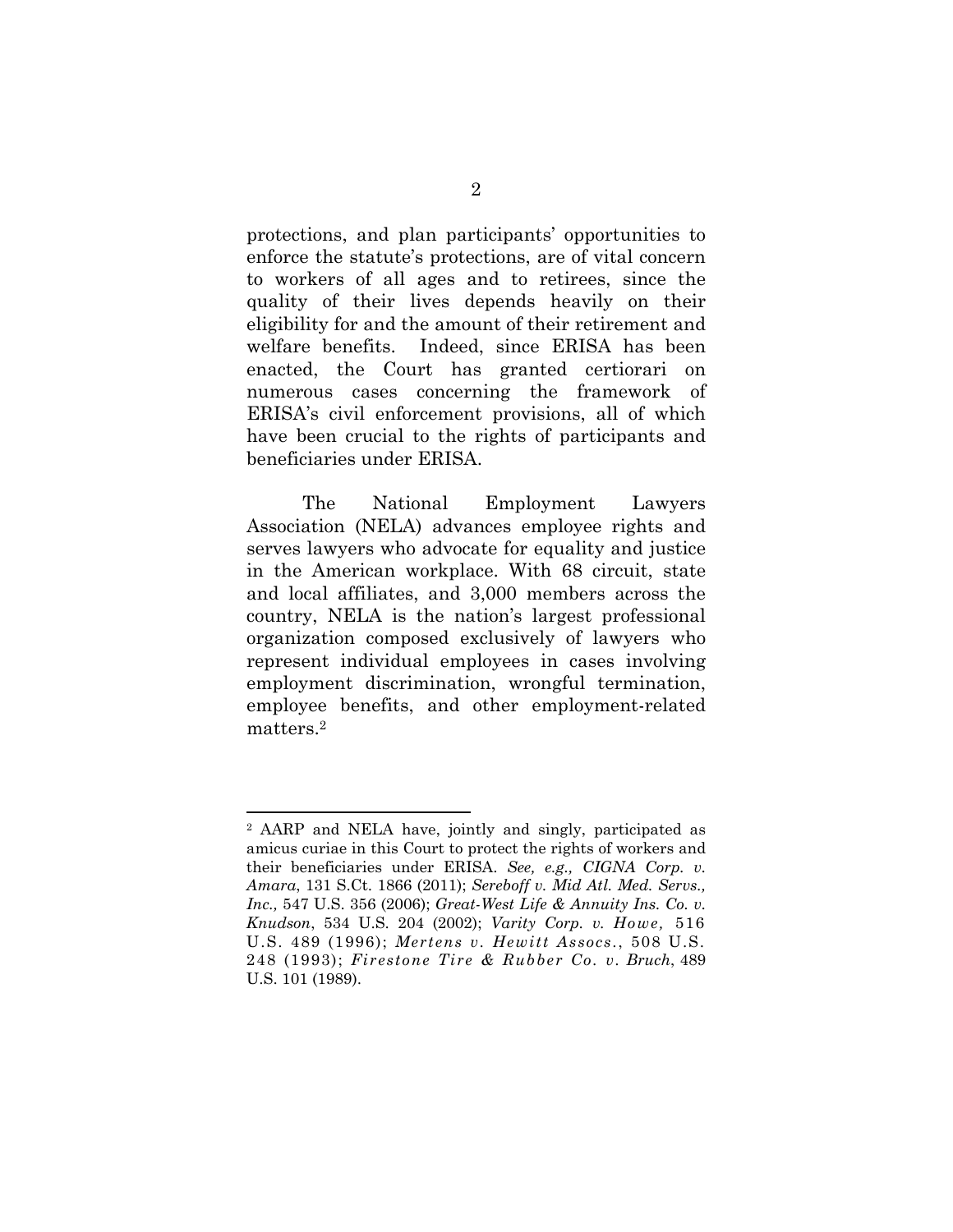Resolution of the issues in this case will have a direct and vital bearing on employee benefit plan participants' ability to make informed decisions concerning their benefits and whether they should take any action, at all, to sue third party tortfeasors where they may receive little or no recovery for themselves or, worse, as here, wind up owing the plan more than they receive from the tort case.3 Consequently, AARP and NELA respectfully submit this brief amici curiae to facilitate a full consideration by the Court of the important issues presented.

#### **SUMMARY OF ARGUMENT**

A review of past Supreme Court ERISA decisions shows that the argument of Petitioner and its amici, that unless the Court adopts the precise position for which they are arguing, the sky will fall, and employee benefit plans as we know them will cease to exist, is exaggerated and should be rejected. Indeed, Petitioners and its amici provided no current and comprehensive evidence to the Court showing that reimbursement recoveries are at all significant. Moreover, these recoveries are not consequential enough to have any meaningful effect on rate setting

<sup>3</sup> It is not uncommon that after payment of attorneys' fees and expenses, the participant's recovery is less than the amount of medical benefits paid. *See, e.g*., *FMC Corp. v. Holliday*, 885 F.2d 79, 80 (3d Cir. 1989), *vacated and remanded*, 498 U.S. 52 (1990); *Admin. Comm. of the Wal-Mart Stores, Inc. Assocs.' Health & Welfare Plan v. Shank*, 500 F.3d 834, 835 (8th Cir. 2007); *U.S. Airways, Inc. v. McCutchen*, 2010 U.S. Dist. LEXIS 89377, \*2-3 (W.D. Pa. 2010).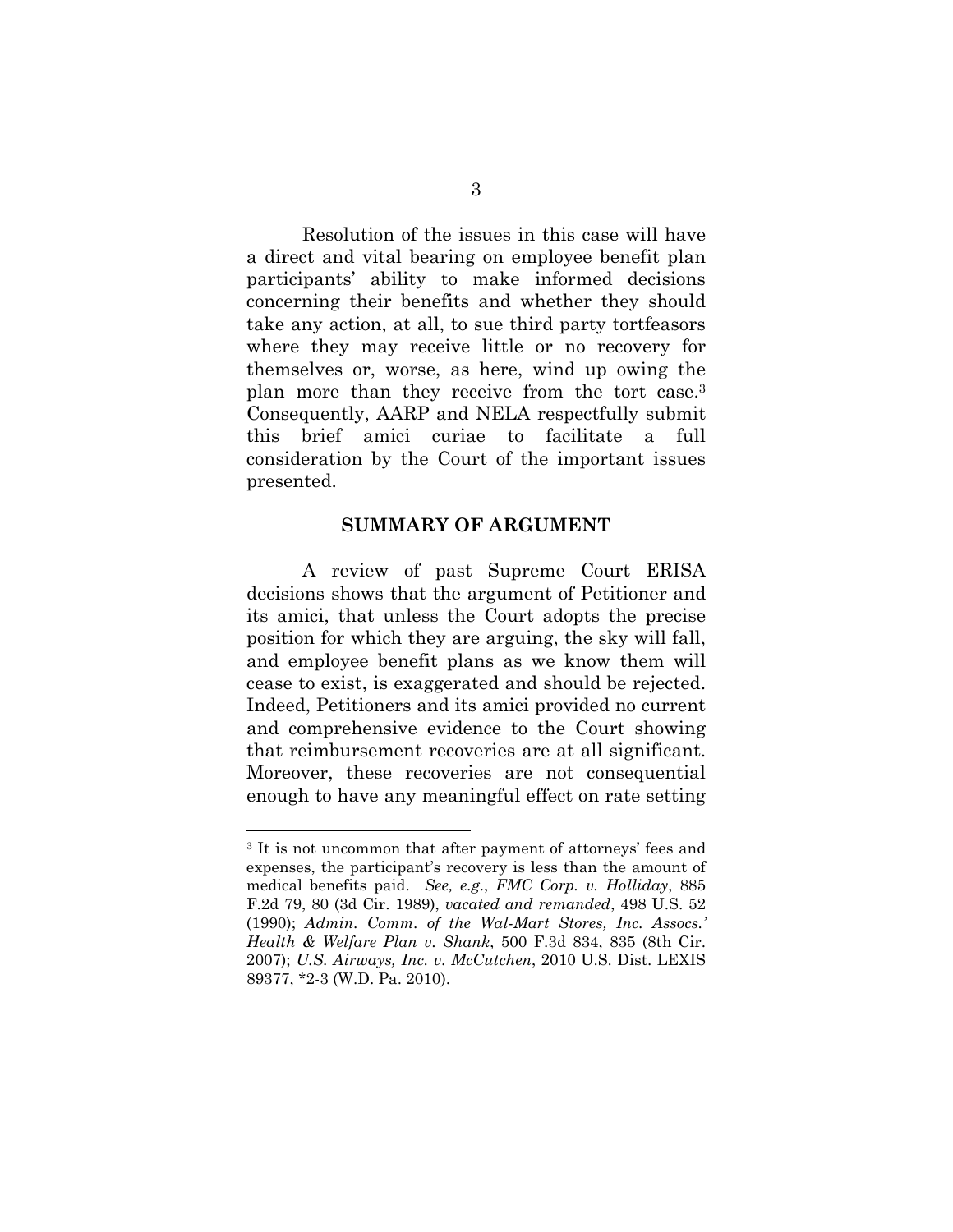or the trend of rising health care costs. Finally, not only is there no evidence of the underlying assumption of Petitioner and its amici that they will obtain more money if they insist on 100% reimbursement, but common sense suggests that participants are more likely to bring fewer lawsuits when they know they may have to pay money out of pocket, resulting in less money for the plans.

#### **ARGUMENT**

### **I. PETITIONER'S AMICI'S ARGUMENT THAT THE "SKY IS FALLING" IS HYPERBOLIC AND UNPERSUASIVE.**

It has become a tradition for plans and amici supporting the plans to raise certain arguments in ERISA cases before this Court. They describe in exquisite detail the purported domino effect that any decision, except the exact one for which they are advocating, will have on employee benefit plans. Thus, the Court has heard ERISA plans contend the following: plans need near perfect uniformity in order to function; if the plan provisions as interpreted by plan fiduciaries do not control in all cases, plans will lack necessary predictability; and if the decisions of plan administrators are subject to challenge, plans will become more expensive due to increased litigation costs. The result if these occur, according to these plans and amici, will be that employers will cut benefits or refuse to offer plans altogether. *See*, *e.g*., Brief for Petitioner, *Metro. Life Ins. Co. v. Glenn*, 554 U.S. 105 (2008) (No. 06-856), 2008 U.S. S. Ct. Briefs Lexis 258, at \*51 (Feb. 25,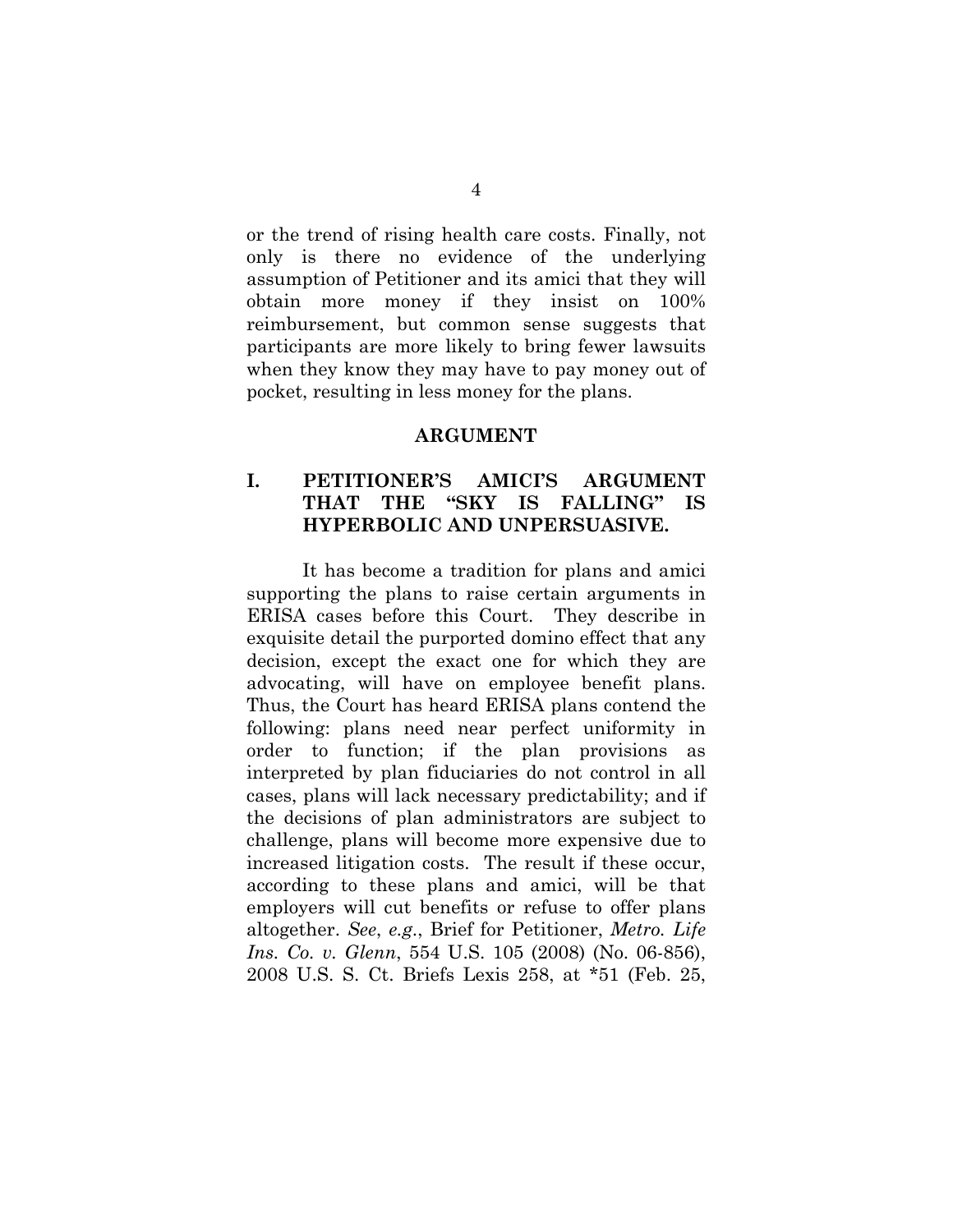2008)("Increasing the litigation burdens on ERISA plans will drain their limited financial resources and discourage employers from establishing benefit plans - to the substantial detriment of existing and prospective plan participants and beneficiaries."); Brief for America's Health Insurance Plans et al. as Amici Curiae Supporting Petitioner, *Glenn,* 554 U.S. 105, 2008 U.S. S.Ct. Briefs Lexis 290, \*27-28 (Mar. 3, 2008) ("Employers might respond to those costs in various ways - by reducing the available coverage, paying increased premiums, or discontinuing the plan entirely - but none of them would redound to the benefit of plan participants in the long run.); Brief for The ERISA Industry Committee as Amicus Curiae Supporting Respondents, *LaRue v. DeWolff, Boberg & Assoc. Inc*., 552 U.S. 248 (2008) (No. 06- 856), 2007 U.S. S.Ct. Briefs Lexis 729, at \*15-16 (Sept. 11, 2007) ("Plans will suffer financially under the burden of mounting litigation costsnecessitating reductions in benefits, increases in required employee contributions, or both, and employer interest in sponsoring employee benefit plans will decline."); Brief for Chamber of Commerce as Amicus Curiae Supporting Petitioners, *Varity Corp. v. Howe,* 516 U.S. 489 (1996) (No. 94-1471), 1995 U.S. S. Ct. Briefs Lexis 347, at \*6 (June 23, 1995) (Plans "would be forced to defend and pay recoveries under these additional claims, thereby increasing the overall cost of benefit plan administration and offsetting private sector efforts to manage health care spending").

Nevertheless, in each of the cases cited above, the Court has reached a decision contrary to that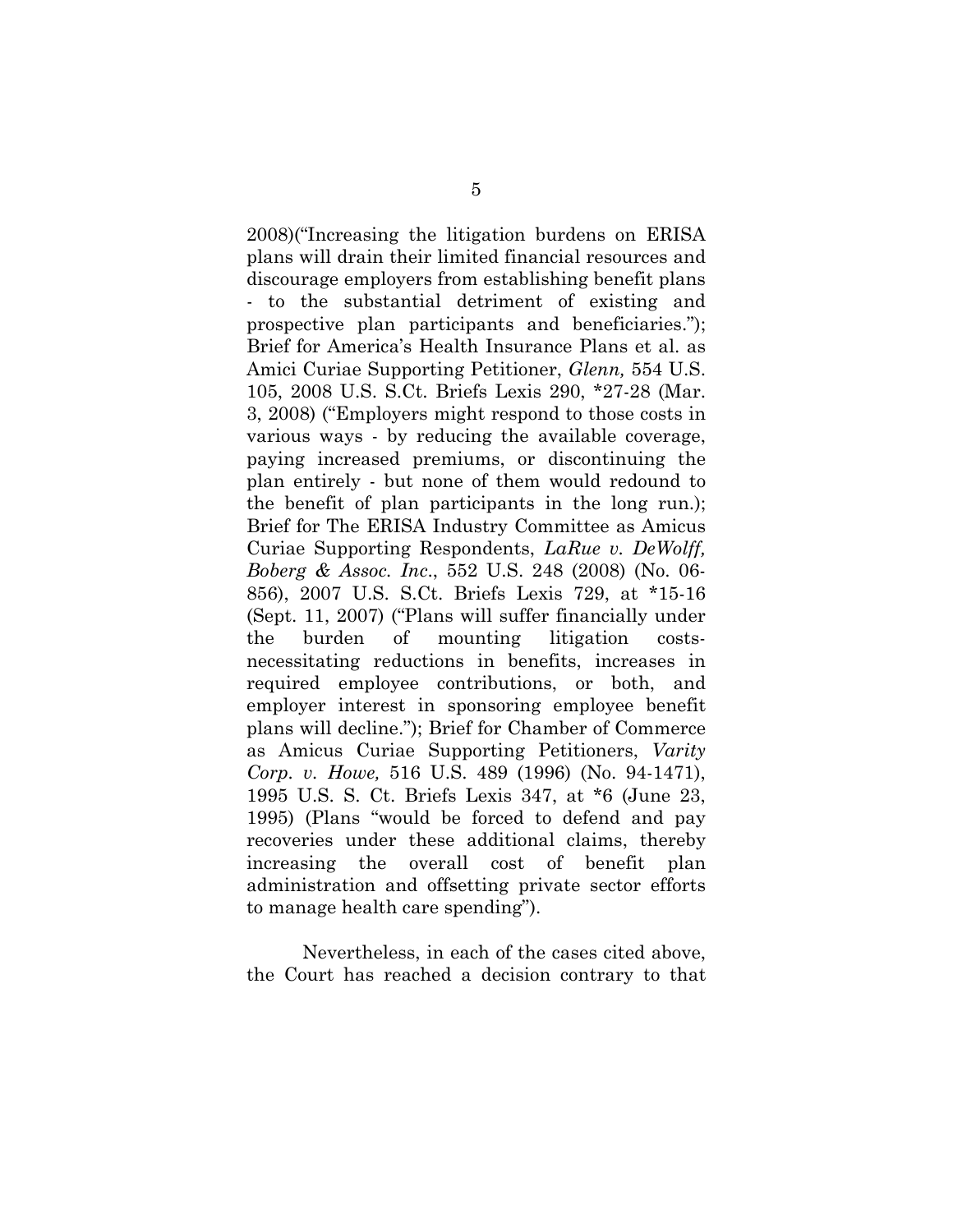urged by plans and amici. In fact, in some of those cases, the Court has specifically rejected those arguments either because the arguments had no support, *see Glenn*, 554 U.S. at 113 (rejecting MetLife's argument because "we have no reason, empirical or otherwise, to believe that our decision will seriously discourage the creation of benefit plans"), or because they constituted a strained reading of the statute and ignored the balance that Congress attempted to achieve. *See Varity Corp.*, 516 U.S. at 513-515. Petitioner and its amici here present no evidence that the sky has fallen as a result of the Court's decisions in these cases. Likewise, here, there will be no falling skies if the Plan's reimbursement rights are limited by the centuries' old and firmly entrenched equitable principles of "common fund" and "no double recovery."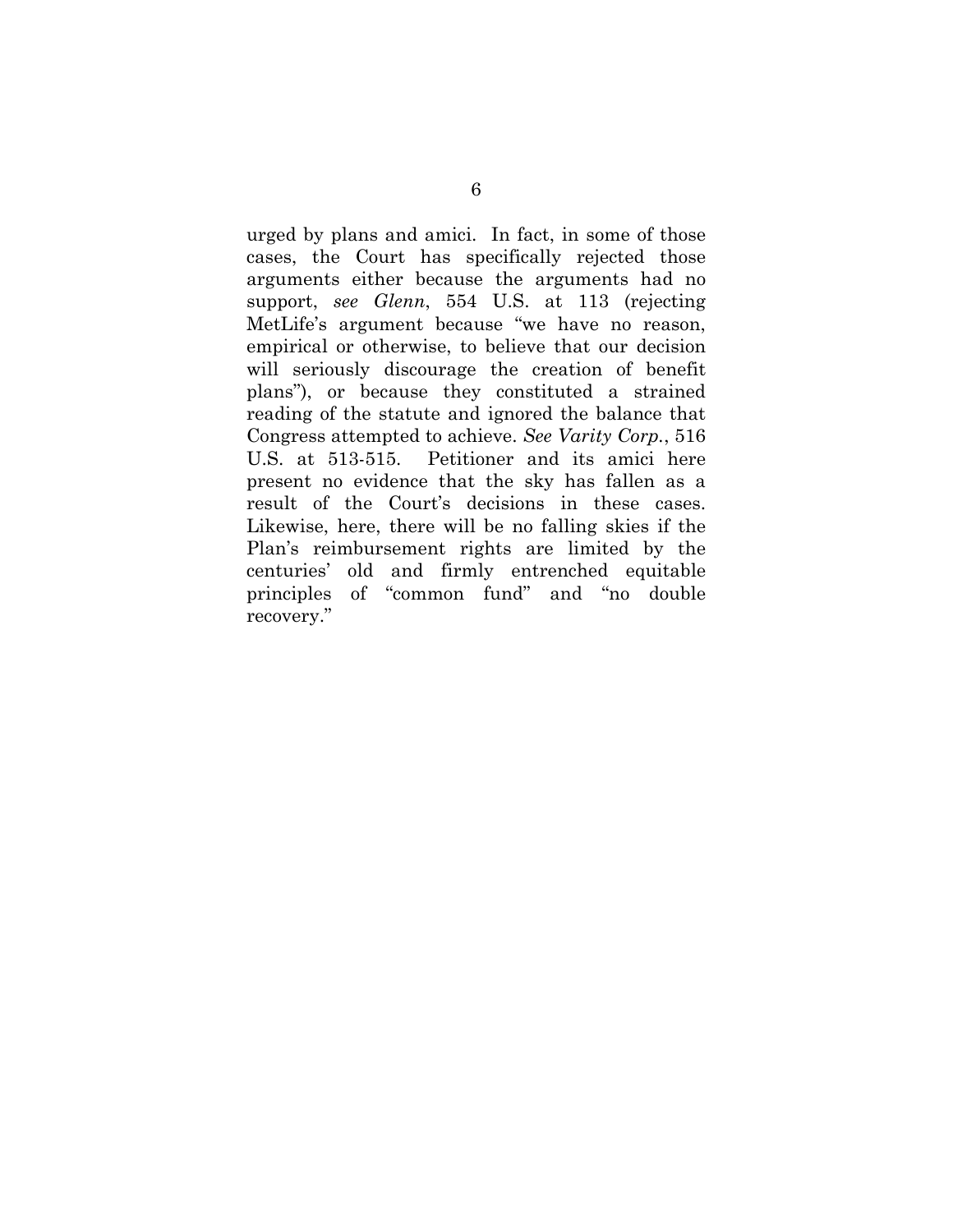- **II. THE INSIGNIFICANCE OF REIMBURSEMENT RECOVERIES IN THE RATE SETTING PROCESS CONTRADICTS THE ARGUMENT THAT FULL REIMBURSEMENT IS VITAL TO PLAN STABILITY.** 
	- **A. Petitioner's Amici***'***s Failure To Provide Any Recent and Complete Evidence Of The Amounts Of Reimbursement Recoveries Suggests That They Are Inconsequential.**

"The health insurance company financial data that could most directly demonstrate specific plan level medical and administrative expenses that drive premiums generally is propriety and confidential." Mark Newsom & Bernadette Fernandez, Cong. Research Serv. R41588, *Private Health Insurance Premiums and Rate Reviews* 3, n.10 (2011), *available at* http://assets.opencrs.com/rpts/R41588\_20110111 .pdf. Despite their claims, Petitioner and its amici have not provided current comprehensive information demonstrating the purported correlation between reimbursement recoveries and rate setting for health plans, even though they are the ones in control of this information. Although amici volunteer a limited amount of outdated and incomplete data – after it has been cherry-picked by them, this evidence in fact does not support their arguments.4 *See* Brief for Blue Cross Blue Shield

<sup>4</sup> If the amounts cited as recovered are gross amounts, plans will in fact receive less after collection expenses. *E.g*.,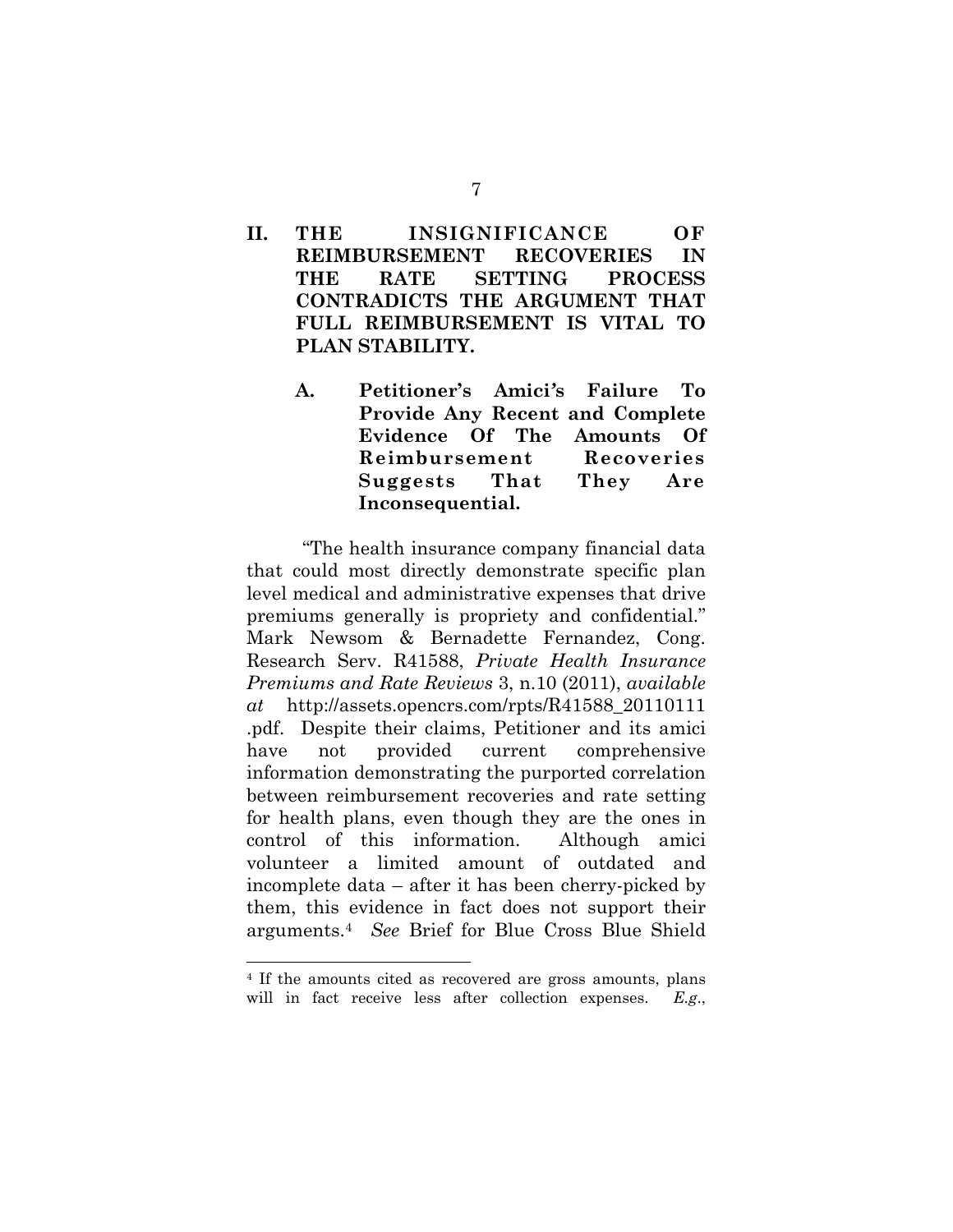Ass'n et al. as Amici Curiae Supporting Petitioner at 12, *U.S. Airways, Inc. v. McCutchen,* No. 11-1285 (U.S. Sept. 5, 2012), citing Brief for America's Health Ins. Plans, Inc. et al. as Amici Curiae Supporting Respondent, *Sereboff v. Mid Atl. Med. Servs., Inc.*, 547 U.S. 356 (2006) (No. 05-260), 2006 WL 460877, at \*3 n.3 (Feb. 23, 2006) (using estimated statistics from 2003); Motion of the Am. Ass'n of Health Plans et al. For Leave to File a Brief as Amici Curiae and Brief as Amici Curiae Supporting Petitioners, *Great-West Life & Annuity Ins. Co. v. Knudson*, 534 U.S. 204 (2002) (No. 99-1786), 2001 WL 487681 at \*10, n.20 (May 2, 2001) (using data from the year 2000). Instead, it demonstrates that the impact of these recoveries on each plan is miniscule.

The citation to American Health Insurance Plans' brief in *Sereboff by* amici Blue Cross Blue Shield and Rawlings sheds no light on the amount and impact of reimbursement recoveries on plans. That citation estimated that in 2003, plans recovered in excess of \$1 billion through reimbursement provisions. *See* Brief for Blue Cross Blue Shield Ass'n et al. as Amici Curiae Supporting Petitioner, at 12, *McCutchen*, No. 11-1285, citing Brief for America's Health Ins. Plans, Inc. et al. as Amicus Curiae Supporting Respondent, *Sereboff*, 547 U.S. 356, 2006 WL 460877, at \*3, n.3. Amici does not provide a comparison to the total amount of health expenditures paid during that same year for the

Sedgwick Claims Management Services, Central Subrogation (2012), *available at* https://www.sedgwickcms.com/services /docs/SubrogationOverview.pdf. (collection expense ranges between 15-40% of the recoveries obtained).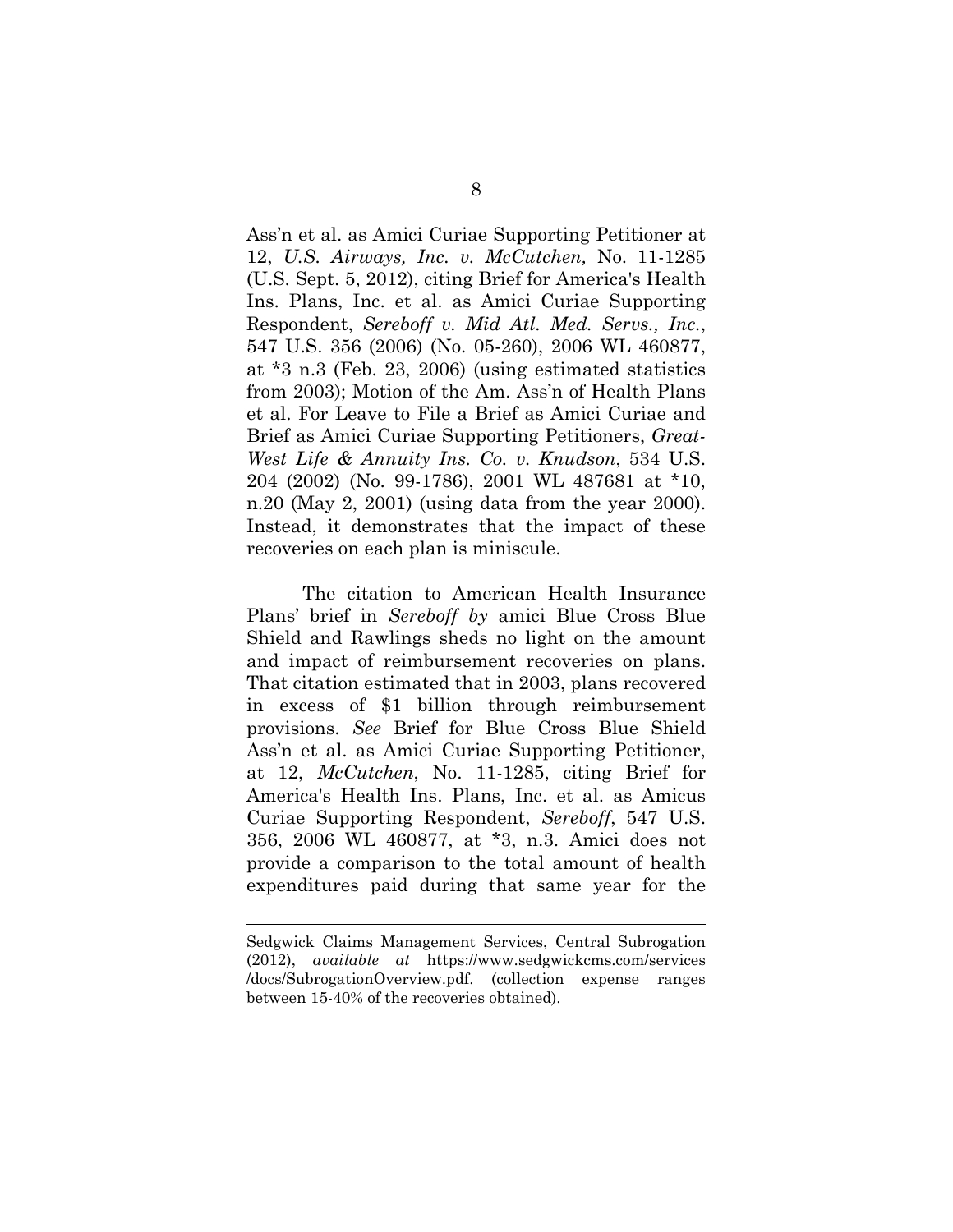same plans, which would provide an indication of the percentage of recovery for the plan or a comparison to the total number of covered lives, which would provide an indication of the impact on each participant. However, further analysis of the underlying report reveals that approximately \$300 billion is paid in premiums to those plans, resulting in reimbursement recoveries of merely one-third of 1 percent of premiums.5 *See* Barents Group, *Impacts of Four Legislative Provisions on Managed Care Consumers: 1999-2003* (1998).

 Another exemplar cited by amici Blue Cross Blue Shield and Rawlings was the recovery of \$237.3 million by one of the United States' "largest private health care claims recovery services." *See* Brief for Blue Cross Blue Shield Ass'n et al. as Amici Curiae Supporting Petitioner, at 12, n. 9, *McCutchen*, No. 11-1285, citing Motion of the Am. Ass'n of Health Plans et al. For Leave to File a Brief as Amici Curiae and Brief as Amici Curiae Supporting Petitioners, *Knudson*, 534 U.S. 204, 2001 WL 487681 at \*10 n.20 (emphasis added). However, on closer inspection

<sup>5</sup> Amici AARP and NELA note that at least a portion of this recovery is due to overpayments or mistaken payments. We urge the Court not to expand its decision to such disputes because they tend to be extremely very fact-intensive, ranging for example from participant fraud on the plan, *Trustees of the AFTRA Health Fund v. Biondi*, 303 F.3d 765 (7th Cir. 2002) (keeping ex-spouse on health plan in violation of plan eligibility rules), to a plan's mistaken approval for health procedures that was relied upon to the participant's detriment, *cf*. *Kenseth v. Dean Health Plan, Inc*., 610 F.3d 452 (7th Cir. 2010) (after approval for gastric bypass surgery, participant underwent surgery and plan refused to pay).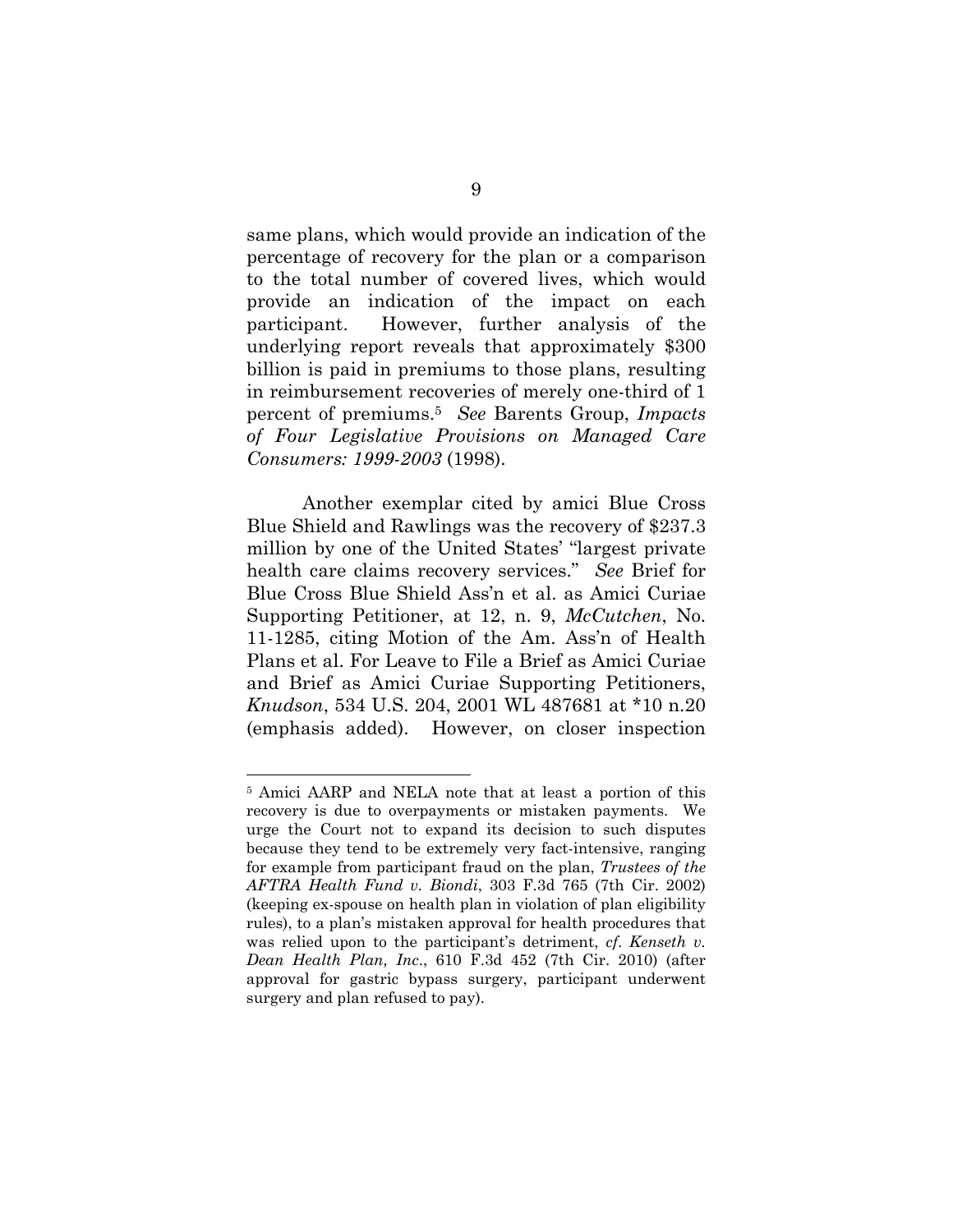this recovery amount was for 52,500,000 covered lives, or \$4.52 per person per year or \$0.38 per person per month. See Healthcare Recoveries, Inc., Form 10-K, for the fiscal year ended Dec. 31, 2000, at 22, http://www.sec.gov/Archives/edgar/data/858 629/000095014401004044/g67733e10-k405.txt.

Amicus Central States provides more recent data, but it also does not support the other amici's arguments that reimbursement recoveries are significant to the financial viability of its plan. Comparing the average 240,000 participants in the Central States Health Plan<sup>6</sup> with the cited average recoveries of \$5.7 million per year during the period of 2002-2011, Brief for Central States as Amicus Curiae Supporting Petitioner at 1, 3, *McCutchen*, No. 11-1285 (U.S. Sept. 5, 2012), results in an average recovery per person annually of \$21.13, or \$1.76 per person monthly. Central States pays roughly \$1 billion in benefits annually. Central States Funds, *supra* note 6. Therefore, on average, for this plan, subrogation and reimbursement recoveries represent a mere one-half of one percent (about .57%) of benefits paid.

No matter how one looks at reimbursement recovery amounts, they are insignificant in relation both to the total benefits paid as well as when viewed on a per capita basis.

<sup>6</sup> *See* Central States Funds, *About Central States Funds*, https://www.centralstatesfunds.org/CSF/plans/ourcompany.asp x (last visited Oct. 18, 2012) (Central States' website stating it covers approximately 250,000 participants)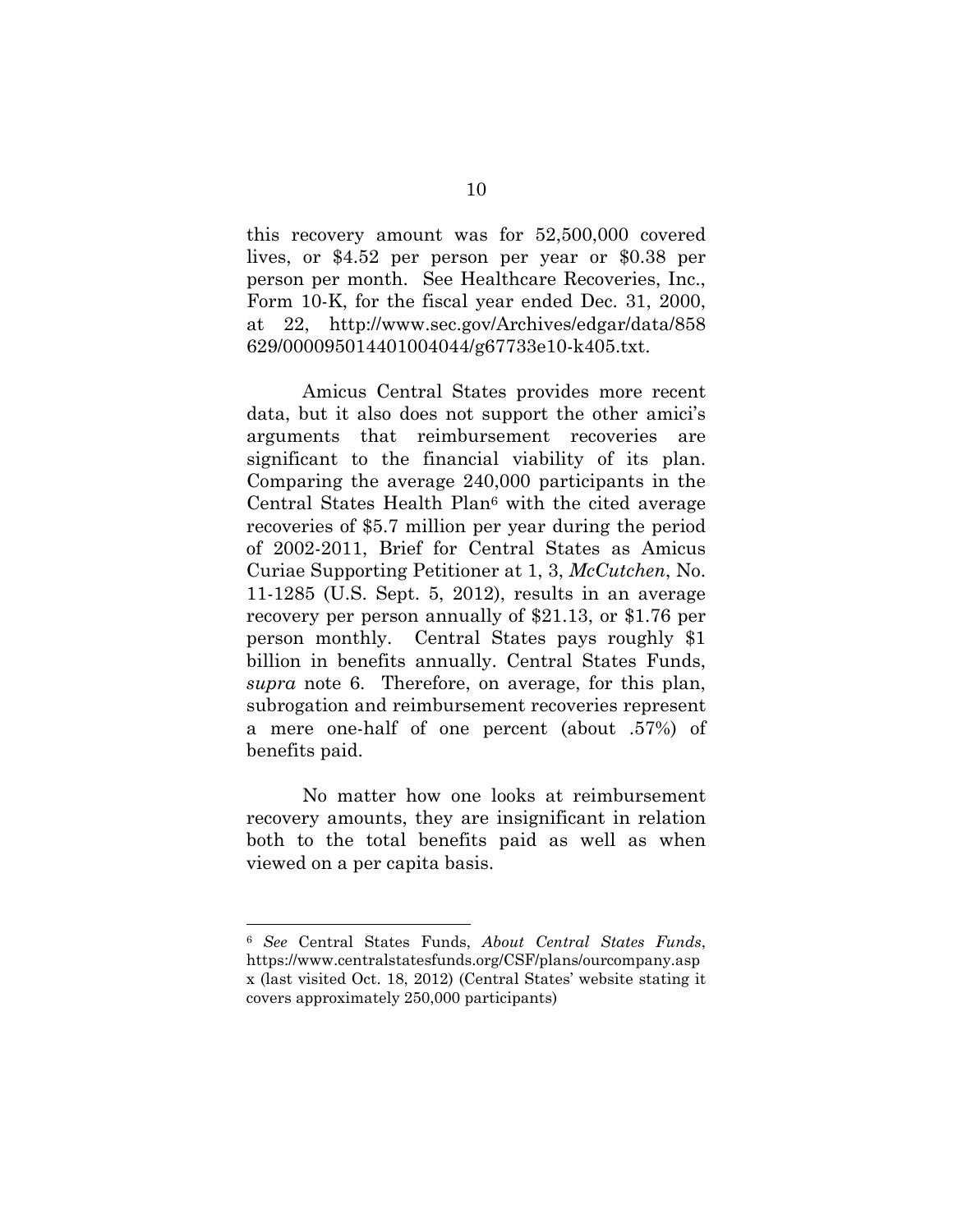### **B. Amounts Recovered Through Reimbursements Are So Insignificant That Actuaries Do Not Afford Them Their Own Category In Rate Setting.**

Actuaries use mathematics, statistics and financial theory to evaluate how risk and uncertainty will affect financial costs. By analyzing the likelihood an event will occur, they aid entities like insurance companies and employee benefit plans in minimizing the cost of risk. Bureau of Labor Statistics, U.S. Dep't of Labor, Occupational Outlook Handbook, 2012-13 Edition, *Actuaries*, *available at*  http://www.bls.gov/ooh/math/actuaries.htm (last visited October 18, 2012). Actuaries review historical statistics showing how likely it is that a claim will be made by a insured, how much the entity will have to pay in claims, and how much the entity will need to charge to pay these claims and make a profit, without being at odds with the marketplace. *Id*. Reimbursement recoveries are not significant enough to merit their own category during the rate setting process. *See generally* Mark Newsom & Bernadette Fernandez, Cong. Research Serv., R41588, *Private Health Insurance Premiums and Rate Reviews* Summary (2011), *available at* http://assets.opencrs.com/rpts/R41588\_20110111.pdf (reimbursement recoveries are not a separate category); AHIP Coverage, How Are Health Insurance Premiums Determined (Sept. 8, 2010), http://www.ahipcoverage.com/wp-content/uploads/20 10/09/The-Hay-Group-How-Health-Insurance-Premi ums-Are-Determined.pdf (rate setting is based on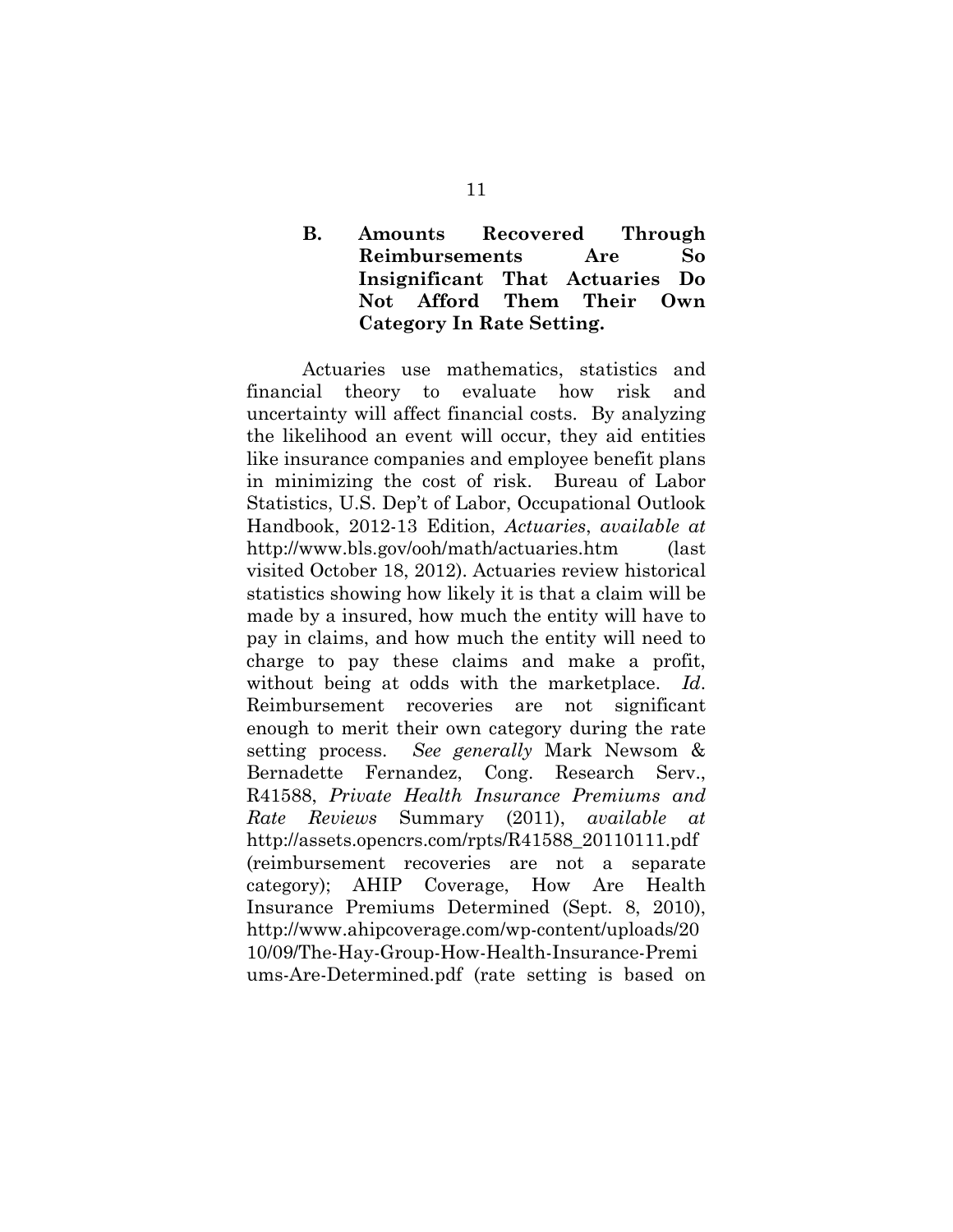actuarial calculations, but reimbursement recoveries are not a separate category).

Because reimbursement recoveries are such a miniscule amount, it merits no particular attention from actuaries.

> **C. Rising Health Care Costs Are A Serious Concern, But No One Has Suggested That Increasing Reimbursement Recoveries Will Have Any Effect On This Trend.**

An underlying theme discussed in this case is rising health care costs. However, not only do actuaries *not* account for reimbursement recoveries as a separate category in rate setting, but among the thousands of studies, papers, articles, and editorials written on reining on the increase in health care costs, regardless of their authors' philosophical or political leanings, none could be found that suggests that increasing, or holding the line on, reimbursement amounts from third-party tort recoveries had or would have any significance in breaking the increases. *E.g,* Politico Pro, *AHIP's Ignagni Addresses Drivers of Health Care Costs* (Oct. 10, 2012), http://www.ahipcoverage.com/2012 /10/10/politico-pro-ahips-ignagni-addresses-drivers-of -health-care-costs/ (focusing on insurance premium tax, age rating and essential health benefits); *Issues: Healthcare*, U.S. Chamber of Commerce, http://www.uschamber.com/issues/health/health-care -archives (last visited Oct. 20, 2012) (suggesting among numerous factors that will lower health care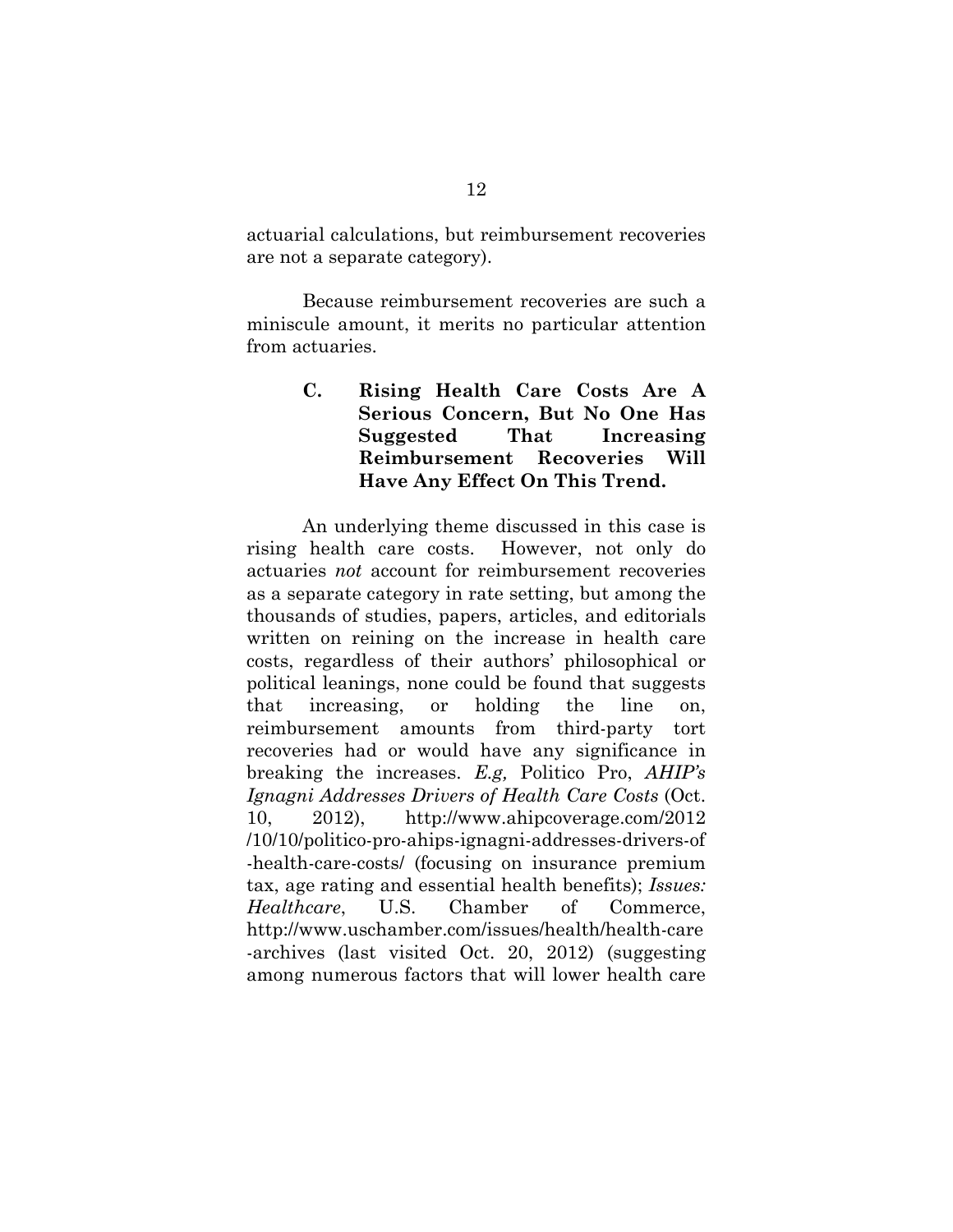costs, enacting meaningful medical liability reform, reining in fraud and abuse, realigning incentives to award quality not quantity); Comm. on the Learning Health Care System in America, *Best Care at Lower Cost: The Path to Continuously Learning Health Care in America* (Mark Smith et al. eds., 2012), *available at* http://iom.edu/Reports/2012/Best-Care-a t-Lower-Cost-The-Path-to-Continuously-Learning-H ealth-Care-in-America.aspx (focusing on three factors); Robert A. Berenson, Paul B. Ginsburg, Jon B. Christianson & Tracy Yee, *The Growing Power Of Some Providers To Win Steep Payment Increases From Insurers Suggests Policy Remedies May Be Needed*, 31 Health Aff. No. 5 at 973-981 (May 2012), *available at* http://content.healthaffairs.org/content /31/5/973.full?keytype=ref&siteid=healthaff&ijkey= %2F16n5xjmN8506 (focusing on provider costs); Bipartisan Policy Ctr., *What is Driving U.S. Health Care Spending? America's Unsustainable Health Care Cost Growth* 6-7 (2012) (providing a laundry list of factors), *available at* http:// bipartisanpolicy.org/sites/default/files/BPC %20Health%20Care%20Cost%20Drivers%20 Brief%20Sept%202012.pdf; Kaiser Family Found., *What is driving health care spending?*, U.S. Health Care Costs, Background Brief, http://www.kaiseredu.org/Issue-Modules/US-Health-Care-Costs/Background-Brief.aspx, What is driving health care spending? (last visited Oct. 19, 2012) (same); United Health Grp., *Why Are Health Care Costs Rising*? (March 2010), *available at* http://www.unitedhealthgroup.com/hrm/UNH-Healt h-Care-Costs.pdf (focusing on hospital and physician payment rate increases); Jason Fodeman, M.D. &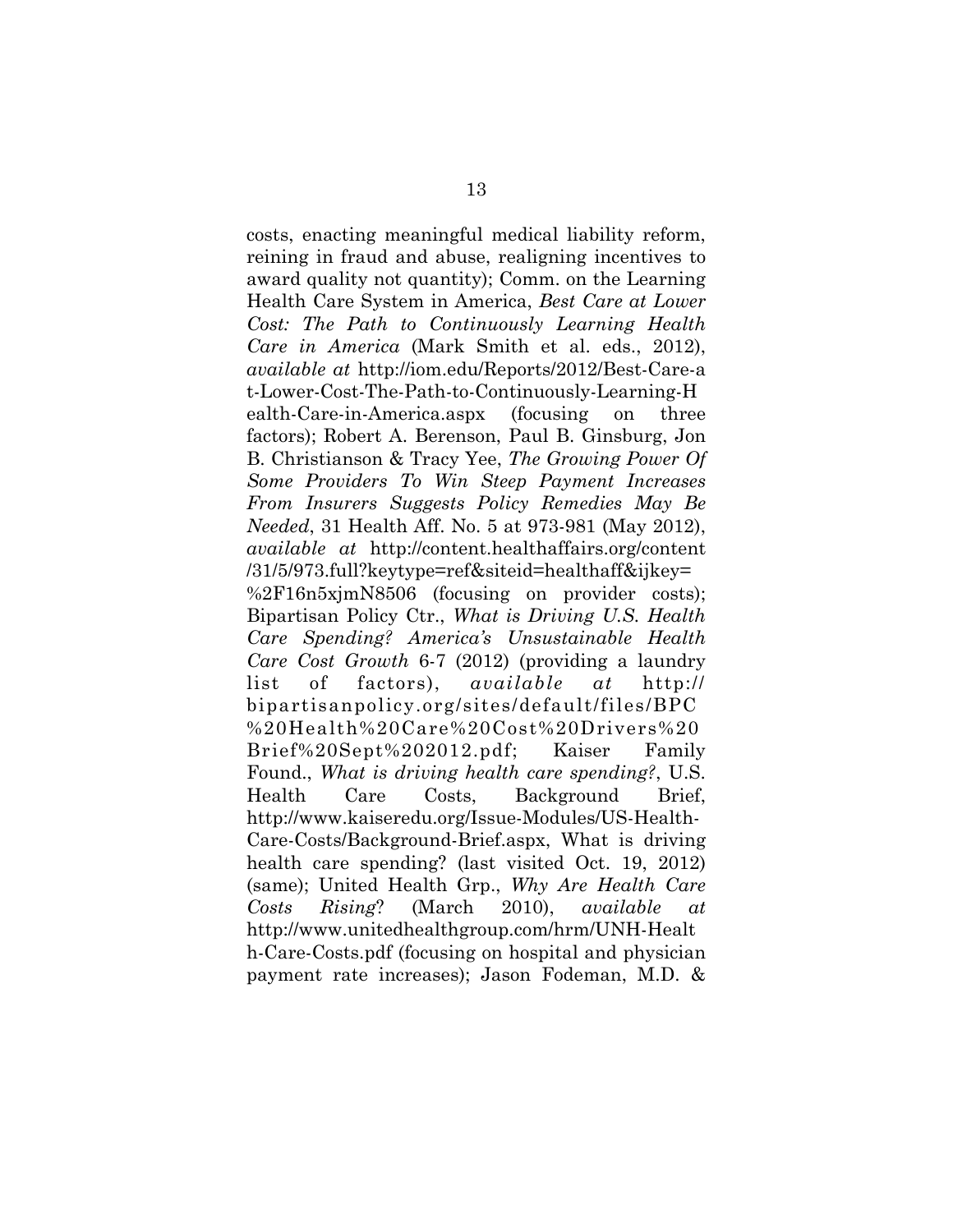Robert A. Book, Ph.D., "Bending the Curve": What Really Drives Health Care Spending (Feb. 17, 2010), *available at* http://www.heritage.org/research/reports /2010/02/bending-the-curve-what-really-drives-healt h-care-spending (pricing system provides wrong incentives to patients and providers); Dustin Chambers, *What is Driving Rising Healthcare Costs*?, The American (May 18, 2009), *available at* http://www.american.com/archive/2009/may-2009/W hat-is-driving-rising-healthcare-costs (insurancebased payment system, low labor-productivity growth, and constrained supply of healthcare providers).

None of these organizations lists the failure to obtain total reimbursements of medical costs where third party tortfeasors have caused the injury to the insured as a method of ameliorating the increase in health care costs. The reason for this conspicuous silence is simple: such recoveries have minimal, if any, impact and, quite literally, are not worth mentioning.

> **D. The Plan's Argument Here Is Contrary To Common Sense And The Self-Interest Of Plans More Broadly.**

 The position of Petitioners and its amici that a plan's reimbursement cannot, and should not, be limited by the centuries' old concepts of "common fund" and "no double recovery" is at odds with common sense and plans' self-interest. Potential plaintiffs will be less likely to go to court to attempt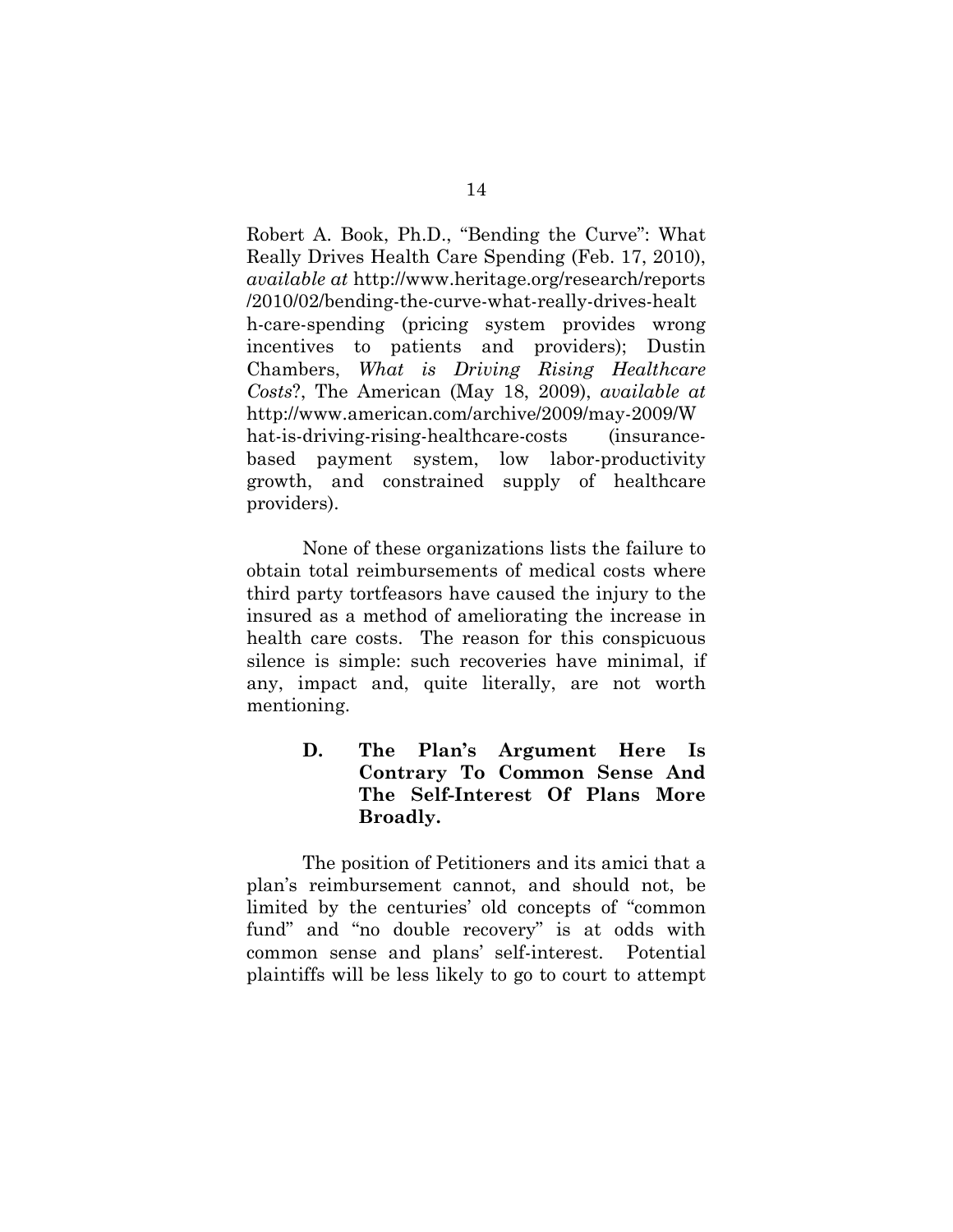to vindicate their rights against a third party tortfeasor if they end up worse off than before they sued, having to pay money out of their pockets back to their health plans. Amici here doubt that Mr. McCutchen would have pursued his claim if he had been made aware of the result urged by the Plan here. There will be no incentive for participants to bring suits to recover from third party tortfeasors where there is the chance for little or no gain, or if there is a chance that the participant will, in fact, have to pay money out of pocket to pay the plan's share of attorneys' fees and costs. It is these circumstances that will have a much greater effect on the plans than the failure to recover the entirety of what plans pay out to beneficiaries injured by third parties.

 The plan and its amici have not proffered any evidence that demonstrates that they would be better off receiving 100% of their lien from fewer law suits.7 Nor have they proffered any evidence to refute the Seventh Circuit's point in *Blackburn v. Sundstrand Corp.*, 115 F.3d 493, 496 (7th Cir. 1997), that such a provision would likely give the injured person "every reason to disclaim any demand for medical expenses in tort suits, throwing on plans the burden and expense of collection." This burden will not necessarily inure to the interests of all

<sup>7</sup> Although some amici claim that they may compromise their lien, they have no obligation to do so, and participants cannot rely on whether the trustees are feeling generous on a particular day. A result favorable to the plans here would certainly substantially reduce such generosity.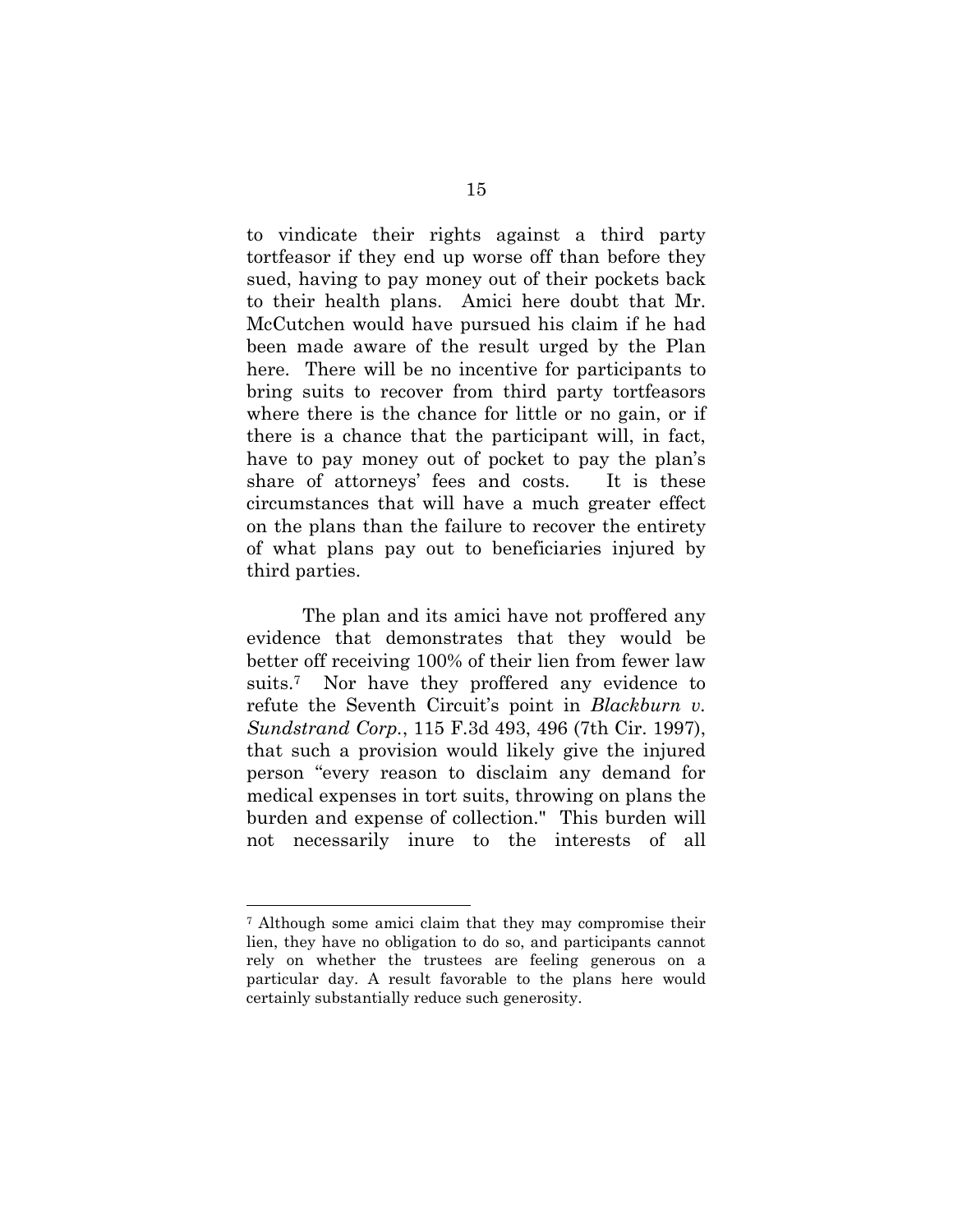beneficiaries; in fact, the opposite is more likely to be true.

 Moreover, in contrast to Petitioner's amici "sky is falling" arguments, there is evidence that the inability to obtain reimbursement recoveries has not threatened the viability of plans that are insured, rather than self-funded. In states that have prohibited or limited such reimbursement, these plans have survived, with comparable or lower premiums to those of self-funded ERISA plans. Kaiser Family Found. & Health Research & Educ. Trust, *Employer Health Benefits: 2012 Annual Survey* 14, 20, 28 (2012), *available at* http://ehbs.kff.org/pdf/2012/8345.pdf. Although many states prohibit subrogation and reimbursement provisions in insurance contracts, each of those states continues to have insurance companies offering health insurance in their states. *See* Brief for Respondent, at 51-54, *McCutchen*, No. 11-1285 (June 5, 2012).

 And, it appears that some health plans have concluded that they obtain more reimbursements by agreeing to pay their shares of reasonable attorneys' fees and expenses where participants sue third-party tortfeasors. Indeed, the plan in *Sereboff* expressly agreed to pay its share of the reasonable attorneys' fees and court costs. *See Mid Atl. Med. Servs., LLC v. Sereboff,* 407 F.3d 212, 215 (4th Cir. 2005).